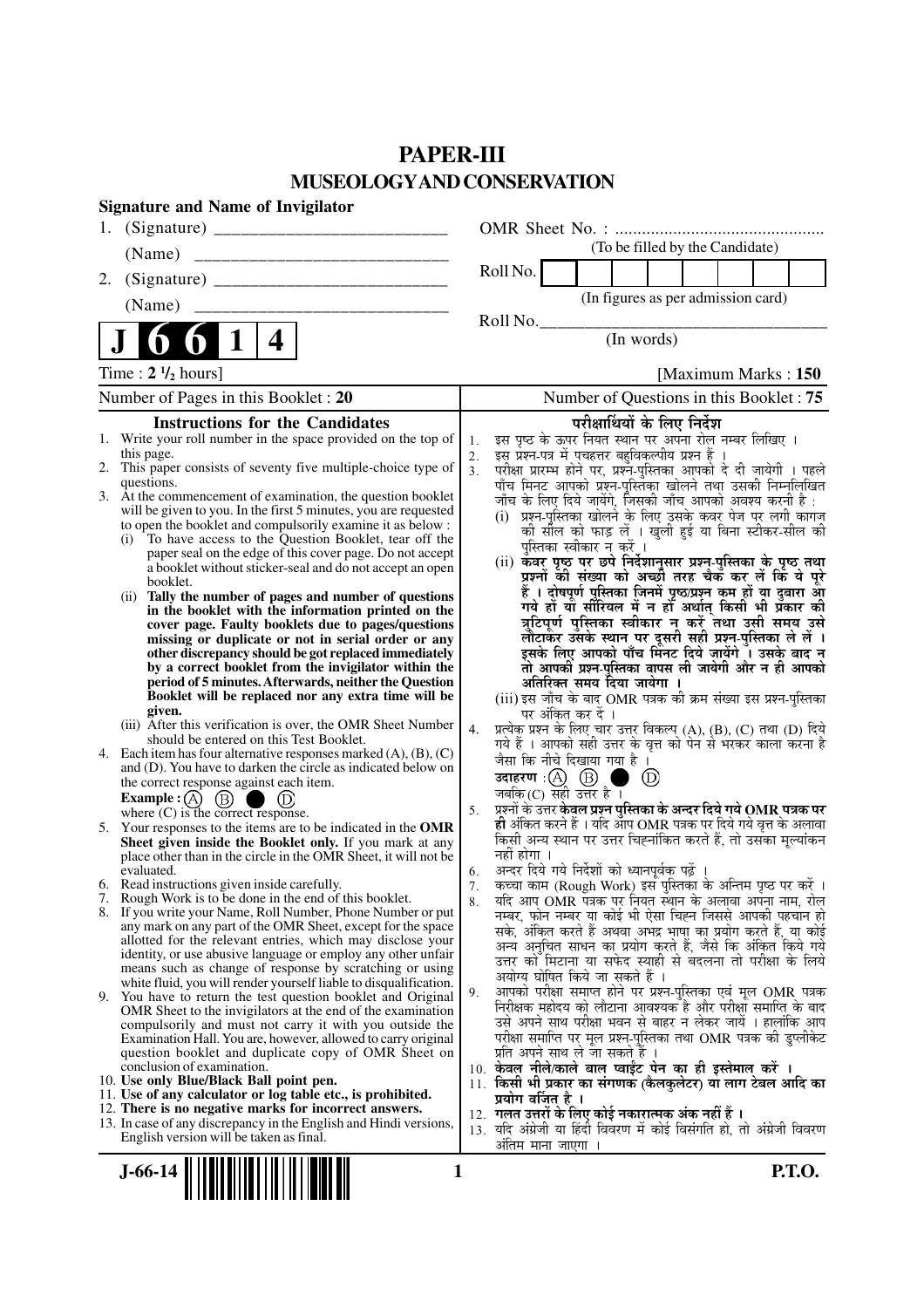## **MUSEOLOGY AND CONSERVATION Paper – III**

**Note :** This paper contains **seventy five (75)** objective type questions of **two (2)** marks each. **All** questions are compulsory.

- **1.** Magnesium Carbonate is used in Taxidermy.
	- (A) To soften the tissue
	-
	- (B) To stop bleeding<br>(C) To prevent insect (C) To prevent insect infestations<br>(D) To tan the skin
	- To tan the skin
- **2.** Which of the following indicates the presence of bronze disease ?
	- (A) Basic Cupric Carbonate
	- (B) Basic Cupric Chloride
	- (C) Cuprous Chloride
	- (D) Cuprous Oxide
- **3.** Pyrite decay occurs in which material ?
	- (A) Fossils
	- (B) Metals
	- (C) Biological Specimens
	- (D) Textiles
- **4.** Foxing occurs in

| (A) Paper  | (B) Textiles |
|------------|--------------|
| $(C)$ Wood | (D) Leather  |

- 
- **5.** 'Museum Environment' is authored by (A) H.J. Plenderleith
	- (B) O.P. Agrawal
	- (C) T.R. Gairola
	- (D) Garry Thomson
- **6.** The regional centre of Indira Gandhi Rashtriya manav Sangrahalaya is located in
	- (A) Mysore (B) Guwahati<br>(C) Varanasi (D) Bangaluru
	- (D) Bangaluru
- **7.** National Council of Science Museums, Kolkata is an autonomous body of
	- (A) Ministry of Culture, Government of India.
	- (B) Ministry of Science and Technology, Government of India.
	- (C) Ministry of Environment and Forests, Government of India.
	- (D) Ministry of Communication, Government of India.

### Paper-III 2 J-66-14

- **8.** Birbal Sahani Institute of Paleobotany is run by
	- (A) Government of M.P.<br>(B) Government of Bihar
	- (B) Government of Bihar<br>(C) Government of India
	- $(C)$  Government of India<br>
	(D) Government of U.P.
	- Government of U.P.
- **9.** Hermitage is located at (A) Cambridge
	- (A) Cambridge<br>(B) Florence
	- $(B)$  Florence<br>  $(C)$  Saint Pete
	- (C) Saint Petersburg
	- Paris
- **10.** Bharat Kala Bhavan, BHU-Varanasi was established in
	- (A) 1960 (B) 1951<br>(C) 1920 (D) 1940  $(D)$  1940
- **11.** The main collection of Central Asian Antiquities is housed in
	- (A) National Museum, New Delhi.
	- (B) Indian Museum, Kolkata.
	- Lal Qila Museum, New Delhi<br>Archaeological Survey of
	- (D) Archaeological India, New Delhi.
- **12.** UMAC in ICOM-UMAC stands for<br>(A) Committee for Universal
	- $(A)$  Committee Museums and Collections.<br>Committee for Universal
	- $(B)$  Committee Museums and Community.<br>Committee for Universal
	- $(C)$  Committee Museum Community.<br>Committee for University
	- $(D)$  Committee Museums and Collections.
- 13. The journal 'Curator' is published by
	- (A) American Alliance of Museums.
		- (B) American Museum of Natural History, New York.
		- (C) Museums Association, U.K.
		- Commonwealth Association of Museums.
- **14.** The Life cycle stages of silver fish does not include<br>(A)  $Egg$ 
	- (B) Larva<br>(D) Adult
	- $(C)$  Nymph
		-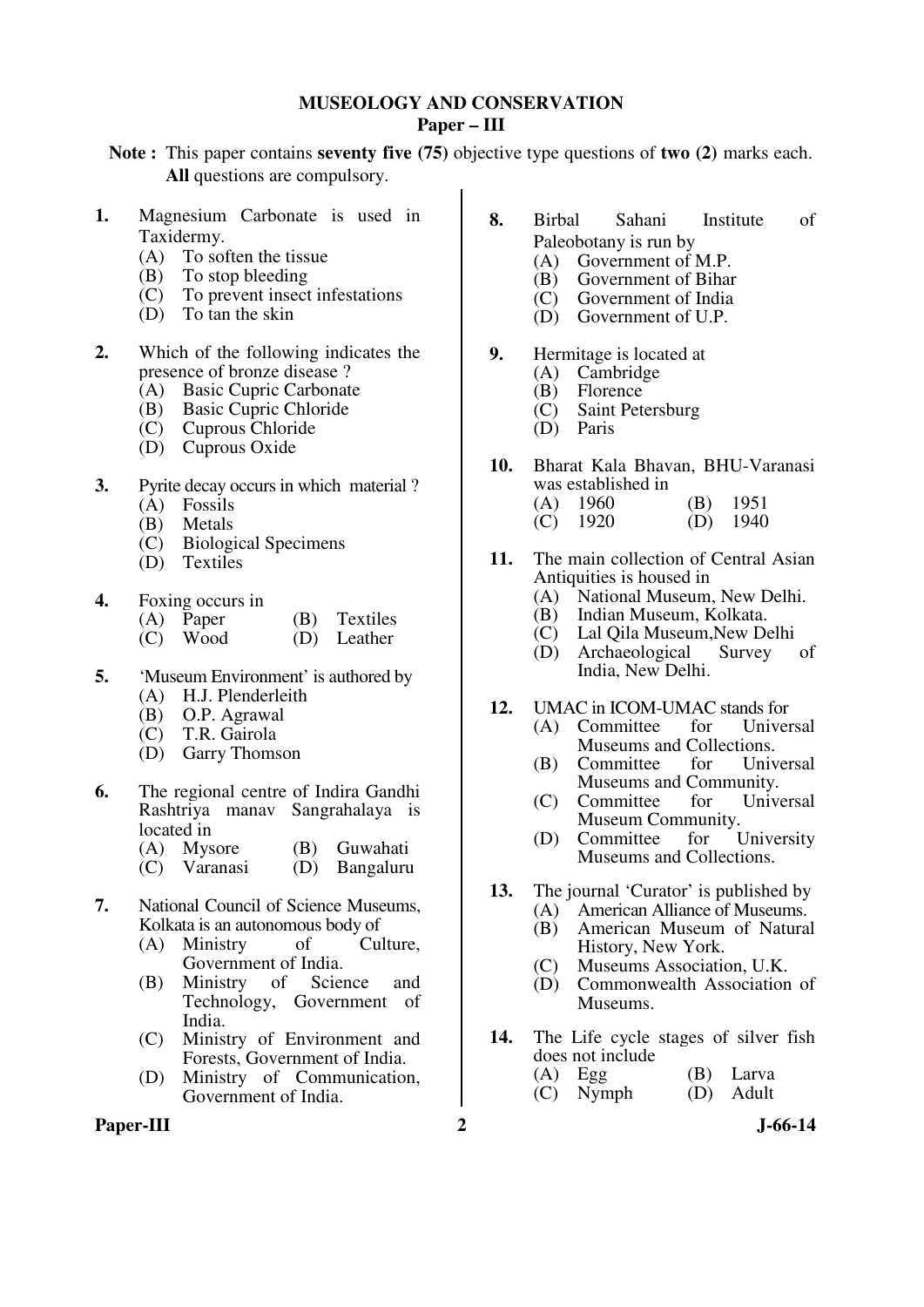# संग्रहालय विज्ञान एवं संरक्षण

# प्रश्नपत्र – III

**सूचना :** इस प्रश्नपत्र में **पचहत्तर** (75) बहु-विकल्पीय प्रश्न हैं । प्रत्येक प्रश्न के **दो** (2) अंक हैं । **सभी** प्रश्न अनिवार्य हैं ।

- 1. टेक्सीडेरमी में मैगनेशियम कार्बोनेट का प्रयोग किया जाता है
	- (A) ऊतक को मुलायम करने के लिए
	- (B) रक्त-स्राव को रोकने के लिए
	- $(C)$  कीटो के आक्रमण को रोकने के लिए
	- (D) चर्म शोधन के लिए
- 2. निम्नलिखित में से कांस्य रोग की उपस्थिति की संकेतक है
	- $(A)$  बेसिक क्यूप्रिक कार्बोनेट
	- (B) बेसिक क्युप्रिक क्लोराइड
	- (C) क्यूप्रस क्लोराइड
	- (D) क्यूप्रस ओक्साइड
- **3.** पाइराइट का क्षरण किस सामग्री में होता है ?
	- $(A)$  जीवावशेष  $(B)$  धातुओं में
	- (C) जैविक नमनों में (D) वस्त्रों में
- 4. फॉक्सिंग होती है
	- $(A)$  कागज में  $(B)$  वस्त्र में
	- (C) लकड़ी में (D) चमड़ा में
- **5.** 'म्युजियम एनवायरनमेंट' का लेखक है
	- (A) एच.जे. प्लेण्डरलीथ
	- $(B)$  ओ.पी. अग्रवाल
	- $(C)$   $\vec{c}$  and  $\vec{c}$  and  $\vec{c}$
	- $(D)$  गेरी थॉम्सन
- 6. इंदिरा गांधी राष्ट्रीय मानव संग्रहालय का क्षेत्रीय केन्द्र स्थित है
	- (A) मैसूर (B) गोवाहटी
	- (C) वाराणसी (D) बैंगलोर
- **7.** नेशनल कौंसिल ऑफ साइंस म्यजियम. कलकत्ता किसकी एक स्वायत निकाय है ?
	- (A) सांस्कृतिक मंत्रालय, भारत सरकार
	- (B) विज्ञान एवं प्रौद्योगिकी मंत्रालय, भारत सरकार
	- (C) पर्यावरण एवं वन मंत्रालय, भारत सरकार
	- (D) संचार मंत्रालय, भारत सरकार

- 8. बीरबल साहनी इंस्टिट्यट ऑफ पेलियोबाटनी का संचालन करती है
	- $(A)$  मध्य प्रदेश की सरकार
	- (B) बिहार की सरकार
	- $(C)$  भारत सरकार
	- (D) उत्तर प्रदेश की सरकार
- 9. हर्मिटाज स्थित है
	- (A) कैम्बरिज (B) फ्लोरेंस
	- (C) सेंट पीटर्सबर्ग (D) पेरिस
- 10. भारत कला भवन, बनारस हिंदू विश्वविद्यालय, वाराणसी की स्थापना किस वर्ष में हई ?
	- (A) 1960 (B) 1951
	- (C) 1920 (D) 1940
- 11. केंद्रीय ऐशियाई पुरा-वस्तुओं का मुख्य संग्रह है
	- $(A)$  राष्टीय संग्रहालय. नई दिल्ली
	- (B) भारतीय संग्रहालय, कलकत्ता
	- (C) लाल किला संग्रहालय, नई दिल्ली
	- (D) भारतीय पुरातत्त्व सर्वेक्षण, नई दिल्ली
- 12. आईकाम-उमैक (आई.सी.ओ.एम.-यू.एम.ए.सी.) में उमैक (यू.एम.ए.सी.) का अभिप्राय है
	- $(A)$  वैश्विक संग्रहालयों एवं संग्रह समिति
	- (B) वैश्विक संग्रहालयों एवं समुदाय समिति
	- (C) वैश्विक संग्रहालय-समुदाय समिति
	- (D) युनिवर्सिटी संग्रहालयों एवं संग्रह समिति
- 13. 'क्यूरेटर' जर्नल का प्रकाशन करता है
	- $(A)$  अमेरिकन अलाइंस ऑफ म्यूजियमस
	- (B) अमेरिकन म्यूजियम ऑफ नेचुरल हिस्टरी, न्युयोर्क
	- (C) म्यूजियमस एसोसिएशन, यू.के.
	- (D) कॉमनवेल्थ एसोसिएशन ऑफ म्युजियमस
- 14. सिल्वर फिश के जीवन चक्र के सोपान में शामिल नहीं है
	- $(A)$  अण्डा  $(B)$  लार्वा
	- (C) निम्फ़ (D) वयस्क

**J-66-14 3 Paper-III**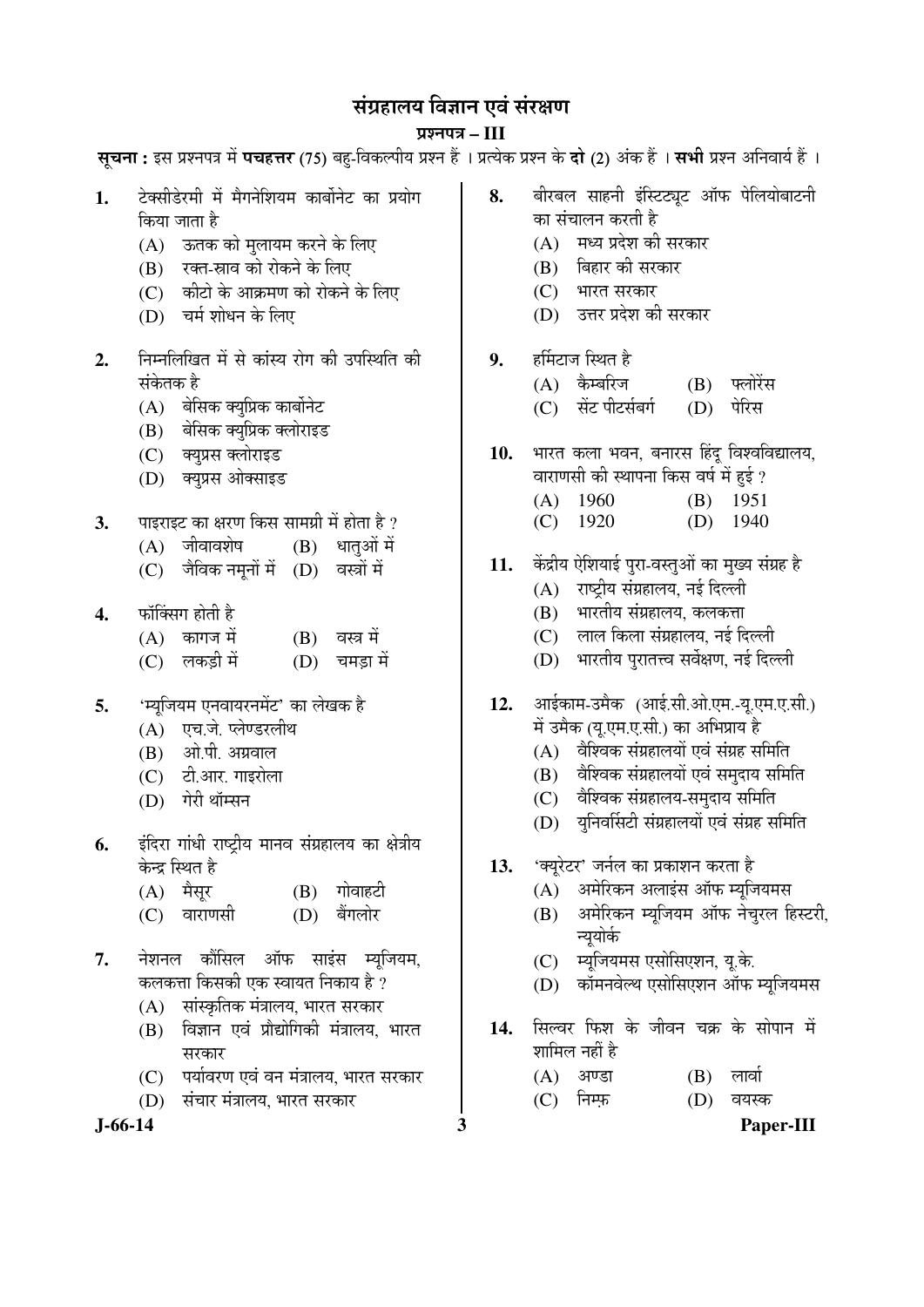- **15.** Who wrote the first directory of museums in India ?
	- (A) Usha Agrawal
	- (B) C. Sivarama Murti
	- (C) Shomita Punja
	- (D) Markham and Hargreaves
- **16.** Who said : "Objects are silent. They must tell about themselves, their origin, purpose, their relative position in the development of their kind and countless other details through labels, guides and catalogues ?"
	- (A) G. Brown Goode
	- (B) John Cotton Dana
	- (C) Henry Cole
	- (D) T.R. Adam
- **17.** Which chemical is used for Lamination of paper ?
	- (A) Amyle Acetate
	- (B) Cellulose Acetate
	- (C) Chloramin T
	- (D) Para dichloro Benzene
- **18.** Which chemical is used for protecting metal objects from environmental effects ?
	- (A) Gelatin
	- (B) Alum
	- (C) Paraloid  $B_{72}$
	- (D) Calcium Hydroxide
- **19.** Which material is used for removal sodium chloride from terracotta ?
	- (A) White Shellac
	- (B) Crude creosote
	- (C) Alum
	- (D) Paper machie
- **20.** Which of the following is not a primary colour of light ?
	- (A) Red (B) Yellow
	- (C) Blue (D) Green

# **Paper-III 4 J-66-14**

- **21.** If it is not possible to completely block the UV, levels should not exceed
	- (A) 75 lux
	- (B) 75 microwatts
	- $(C)$  75 lumen
	- (D) 75 microwatts/lumen
- **22.** The boards and papers recommended for conservation should be buffered
	- $(A)$  pH 4 to pH 5
	- (B) pH  $5$  to pH  $7$
	- $(C)$  pH 6 to pH 7
	- (D) pH 7.5 to pH 8.5
- 23. The quantity of water in a moistureabsorbent material at a given temperature and relative humidity is called its
	- (A) Equilibrium moisture content
	- (B) Equal moisture content
	- (C) Equal relative humidity
	- (D) Equilibrium relative humidity content
- **24.** Allahabad Museum has a major collection of
	- (A) Amaravati sculptures
	- (B) Chola bronzes
	- (C) Bharhut sculputres
	- (D) Gold coins
- **25.** Crizzling occurs in
	- (A) Glass
	- (B) Gold
	- (C) Porcelain
	- (D) Oil paintings
- **26.** Paleontology is the source of studying
	- (A) Stones
	- (B) Fossils
	- (C) Bones
	- (D) Archaelogical finding
- **27.** Edakkal caves are situated in
	- (A) Aurangabad (B) Pithoragarh
	- (C) Wayanad (D) Dhar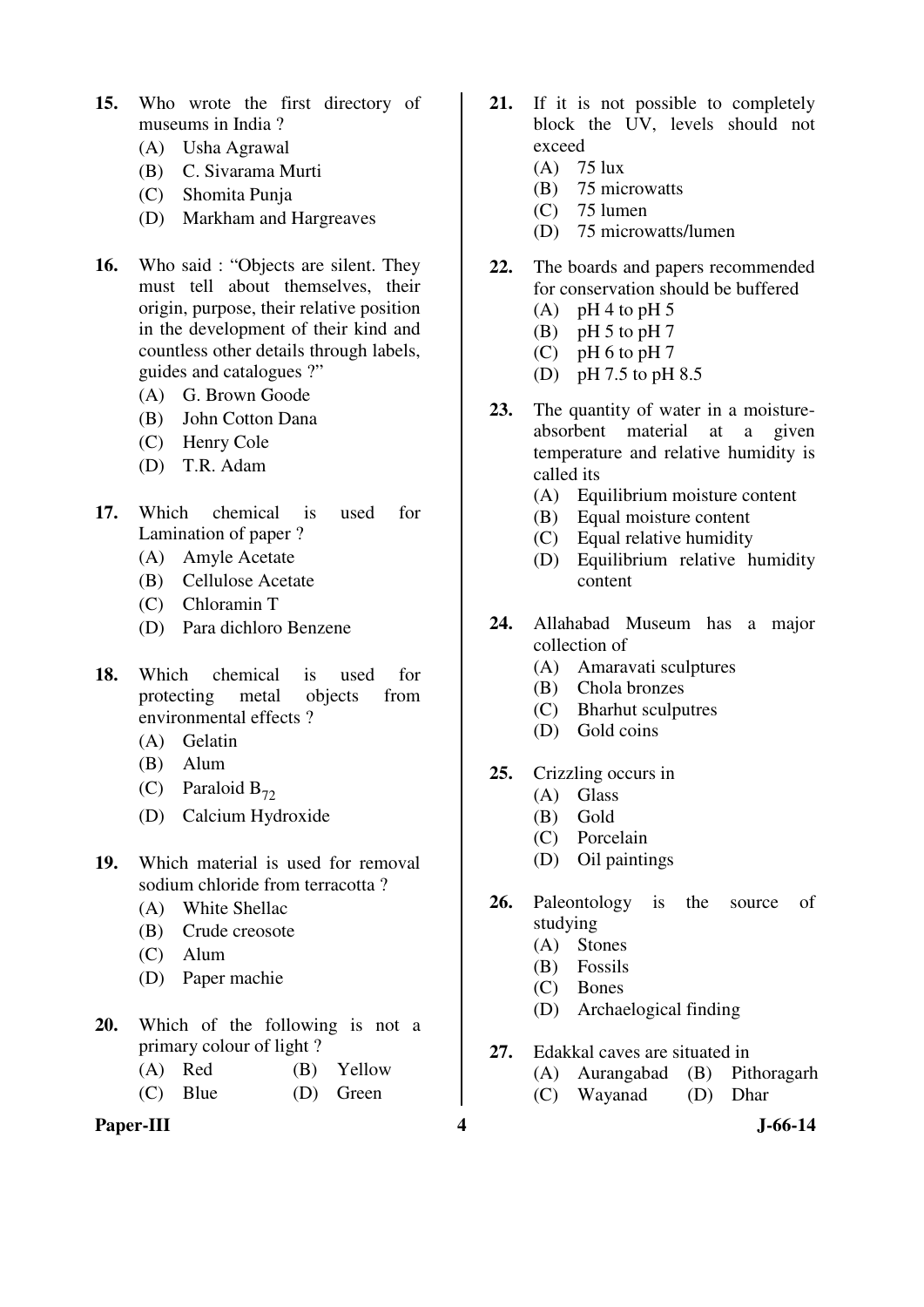- 15. भारत में संग्रहालयों की सबसे पहले डायरेक्टरी (निर्देशिका) किसने तैयार की ?
	- $(A)$  ऊषा अग्रवाल
	- $(B)$  सी. शिवाराम मूर्ति
	- $(C)$  शोमिता पंजा
	- (D) मार्खम एवं हरग्रीवस
- 16. "वस्तुएँ मुक होती हैं । उन्हें अपने बारे, अपने मूल, मन्तव्य, अपनी किस्म के विकास में उनकी सापेक्ष अवस्था. और अन्य अगणित वर्णनों को. बता सकती है, वे ऐसा लेबलों, गाइडों और सुची-पत्रों द्वारा कर सकती हैं ।" यह कथन किसका है ?
	- (A) जी. ब्राउन गूड़े
	- (B) जॉह्न काटन डाना
	- (C) हेनरी कोले
	- (D) टी.आर. एडम
- 17. कागज की परत बन्दी के लिए कौन सा रसायन प्रयुक्त किया जाता है ?
	- (A) अमाइल एसीटेट
	- (B) सेल्यूलोस एसीटेट
	- (C) क्लोरामिन टी
	- (D) पारा डिक्लोरो बेन्जीन
- 18. धातु की वस्तुओं को पर्यावरणिक प्रभावों से सुर्राक्षत रखने के लिए किस रसायन का प्रयोग किया जाता है ?
	- $(A)$  जेलेटिन
	- (B) फिटकरी
	- $(C)$  पैरालोइड बी $_{72}$
	- (D) केल्शीयम हाइडोओक्साइड
- 19. टेरा-कोटा से सोडियम क्लोराइड को दूर करने के लिए किस रसायन का प्रयोग किया जाता है ?
	- (A) सफेद शेल्लाक (B) क्रूड़ क्रियोसोट
	- (C) फिटकरी (D) कागज को लग्दी
- **20.** ×®Ö´®Ö×»Ö×ÜÖŸÖ ´Öë ÃÖê ÛúÖî®Ö ÃÖÖ ¯ÖÏÛúÖ¿Ö ÛúÖ ¯ÖÏÖ£Ö×´ÖÛú रंग नहीं है ?
	- $(A)$  लाल  $(B)$  पीला
	- (C) नीला (D) हरा

- 21. यदि यूवी को पूर्णतया पैरा बैंगनी प्रकाश को रोक पाना संभव न हो. तो उसका स्तर निम्न से किससे नहीं बढना चाहिए ?
	- $(A)$  75 लक्स
	- $(B)$  75 माइक्रोवाट
	- (C) 75 ल्यूमन
	- (D) 75 माइक्रोवाट/ल्यूमन
- 22. संरक्षण हेत् प्रयोग में आने वाले कागज और गत्तों को किस स्तर पर बफर कर देना चाहिए ?
	- (A) पी.एच. 4 से पी.एच. 5
	- (B) पी.एच. 5 से पी.एच. 7
	- $(C)$  पी.एच. 6 से पी.एच. 7
	- (D) पी.एच. 7.5 से पी.एच. 8.5
- 23. किसी विशिष्ट तापमान और सापेक्ष आईता पर किसी नमी सोखने वाले पदार्थ में जल की मात्रा इसकी कौन सी स्थिति कहलाती है ?
	- $(A)$  नमी मात्रा सन्तुलन
	- $(B)$  नमी मात्रा की समानता
	- $(C)$  सापेक्ष आर्द्रता की समानता
	- (D) सापेक्ष आर्द्रता की मात्रा का सन्तुलन
- 24. इलाहाबाद संग्रहालय में निम्न में से किसका मुख्य संग्रह है ?
	- $(A)$  अमरावती मूर्तियाँ
	- (B) चोल कालीन कांस्य की मुर्तियाँ
	- (C) भरहुत मूर्तियाँ
	- (D) सोने के सिक्के
- **25.** अपस्फुट दोष (Crizzling) किसमें उत्पन्न होता हे ?
	- $(A)$  काँच  $(B)$  सोना
	- (C) पोर्सिलेन (D) तैल-चित्र
- 26. पेलिएण्टोलॉजी किस प्रकार की वस्तुओं के अध्ययन से सम्बद्ध विज्ञान है ?
	- $(A)$  पत्थर  $(B)$  जीवाश्म (C) Æüøüß (D) ¯Öã¸üÖ¾ÖßÖã
- 27. ऐडेकल (Edakkal) गुफाएँ कहाँ पर स्थित हैं ?
	- $(A)$  औरंगाबाद  $(B)$  पिथौरागढ़
	- (C) वयानाड़ (D) धार
- **J-66-14 5 Paper-III**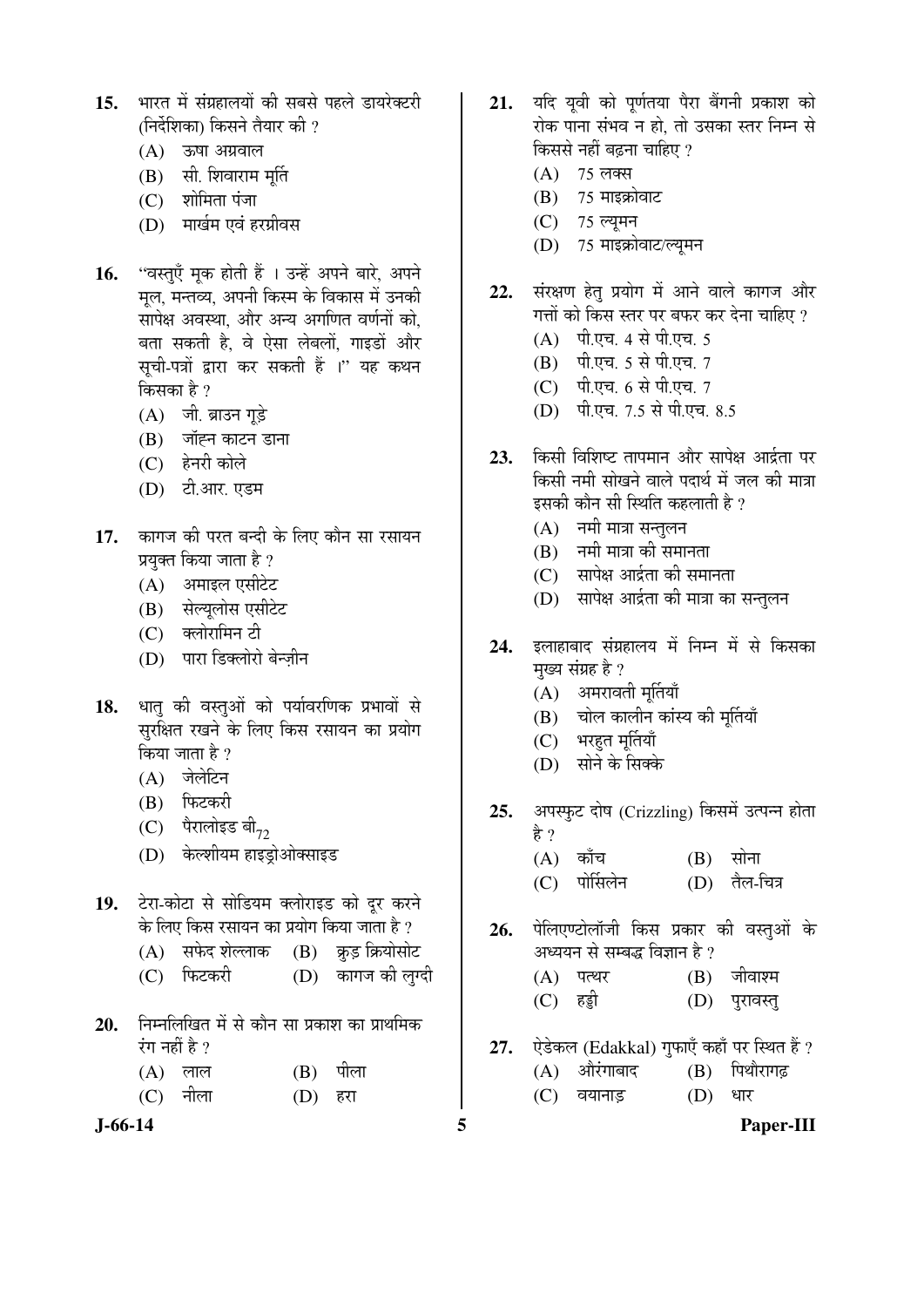- **28.** Gir Forest National Park is famous for
	- (A) Bison (B) Lion (C) Tiger (D) Rhino
- **29.** The document containing written instructions for architect or designer is called
	- (A) Mission statement
	- (B) Brief
	- (C) Vision statement
	- (D) Forward Plan
- **30.** Collection of bones is called
	- (A) Osteological collection
	- (B) Anthropological collection
	- (C) Arthopoda collection
	- (D) Paleantological collection
- **31.** In which year the Louvre was established as a permanent museum
	- (A) 1753 (B) 1793
	- (C) 1804 (D) 1823
- **32. Assertion (A) :** Materials that have a natural salt content may suffer from efflorescence when the air is dry.
	- **Reason (R) : Because the moisture** condenses and the salts crystallise on the surface.
	- **Codes :**
	- $(A)$   $(A)$  and  $(R)$  both are right.
	- (B) (A) is right, but  $(R)$  is wrong.
	- $(C)$  (A) and  $(R)$  both are wrong.
	- (D) (A) is wrong, but  $(R)$  is right.
- **33. Assertion (A) :** In later stages of mold growth, the fungus grows rapidly even if surrounding air is dry.
	- **Reason (R) :** Fungal metabolism supplies the needed moisture.

- $(A)$   $(A)$  and  $(R)$  both are right.
- (B) (A) is right, but  $(R)$  is wrong.
- $(C)$  (A) and  $(R)$  both are wrong.
- (D) (A) is wrong, but (R) is right.

## Paper-III 6 **6** J-66-14

- **34. Assertion (A) :** It is recommended to use dry chemical and  $CO<sub>2</sub>$  type fire extinguishers in museums.
	- **Reason (R) :** These will cause the least damage to a collection.

## **Codes :**

- $(A)$   $(A)$  and  $(R)$  both are right.
- (B) (A) is right, but  $(R)$  is wrong.
- $(C)$  (A) and  $(R)$  both are wrong.
- (D) (A) is wrong, but  $(R)$  is right.
- **35. Assertion (A) :** Mould can not grow on synthetic fibres such as Nylon and Polyester.
	- **Reason (R):** They do not provide food for the origanism even if they are soiled and have finishes that provide food for the organism.

## **Codes :**

- $(A)$   $(A)$  and  $(R)$  both are right.
- (B) (A) is right, but  $(R)$  is wrong.
- $(C)$  (A) and  $(R)$  both are wrong.
- (D) (A) is wrong, but (R) is right.
- **36. Assertion (A) :** Temperature and humidity should be monitored and recorded continuously, 24 hours a day, throughout the year.
	- **Reason (R) :** They can fluctuate frequently and dramatically and most museum items are affected one way or another by excessive levels or frequent fluctuations.

- $(A)$   $(A)$  and  $(R)$  both are right.
- (B) (A) is right, but  $(R)$  is wrong.
- $(C)$  (A) and  $(R)$  both are wrong.
- (D) (A) is wrong, but (R) is right.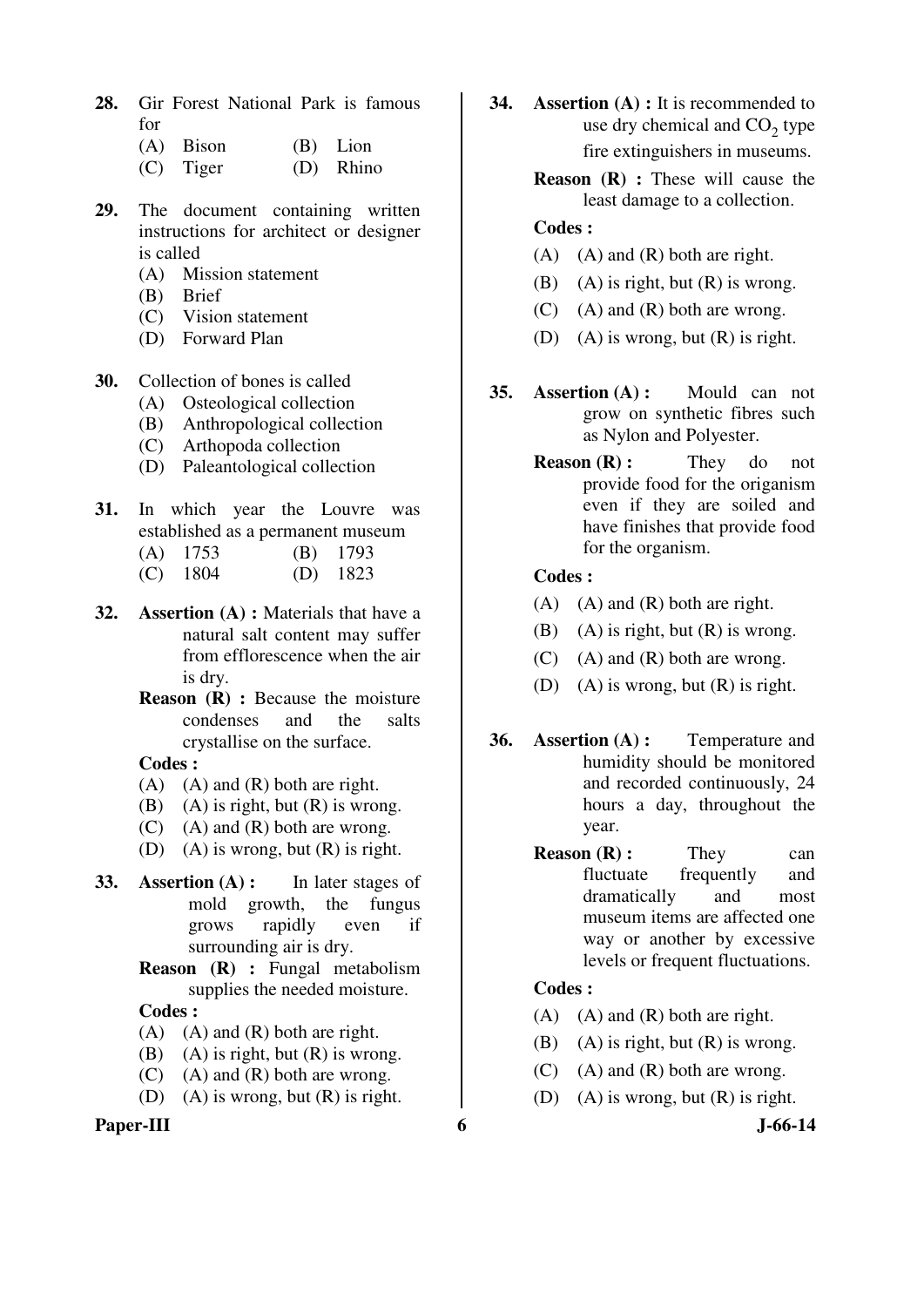28. गीर वन राष्ट्रीय उद्यान किसके लिये प्रसिद्ध है ?

|           | (A) जंगली भेंसा | (B) सिंह    |  |
|-----------|-----------------|-------------|--|
| $(C)$ बाघ |                 | $(D)$ गैंडा |  |

- 29. आर्किटेक्ट या डिजाइनर के लिए लिखित निर्देशों की पुस्तिका को क्या कहते हैं ?
	- (A) मिशन स्टेटमेंट (B) ब्रीफ
	- (C) विज़न स्टेटमेंट (D) फॉरवर्ड प्लान
- **30.** अस्थि संग्रह क्या कहलाता है ?
	- $(A)$  anेस्टियोलोजीकल संग्रह
	- (B) एथ्रोपॉलोजिकल संग्रह
	- $(C)$  ऑर्थोपोडा संग्रह
	- (D) पेलिएंटोलोजिकल संग्रह
- **31.** किस वर्ष में लुव्र को एक स्थायी संग्रहालय के रूप में स्थापित किया गया था ?
	- (A) 1753 (B) 1793
	- (C) 1804 (D) 1823
- **32. अभिकथन (A)** : उन सामग्रियों, जिनमें प्राकृतिक लवण की मात्रा रहती है, को वाय के शुष्क होने से अफ्लोरीसेंस द्वारा नुकसान पहुँचेगा ।
	- **तर्क (R)** : क्योंकि नमी संघन हो जाती है और लवण तल पर क्रिस्टिल के रूप में आ जाते हैं ।

कोड $\cdot$ 

- $(A)$   $(A)$  और  $(R)$  दोनों सही हैं ।
- (B)  $(A)$  सही है, परन्तु (R) गलत है।
- (C)  $(A)$  और  $(R)$  दोनों गलत हैं।
- (D)  $(A)$  गलत है, परन्तु (R) सही है।
- 33. **अभिकथन** (A) : फफूँदी विकास के बाद के पड़ावों में आस-पास की वायु शुष्क भी हो तो होने पर भी फफ़ँदी तेजी से विकास करती है ।
	- **तर्क (R)** : फफँद की शारीरिक प्रक्रिया (मेटाबिलिज्म) अपेक्षित नमी देती है ।

कोड :

- $(A)$   $(A)$  और  $(R)$  दोनों सही हैं।
- $(B)$   $(A)$  सही है, परन्तु  $(R)$  गलत है।
- (C)  $(A)$  और  $(R)$  दोनों गलत हैं।
- (D)  $(A)$  गलत है, परन्तु (R) सही है।

- 34. अभिकथन (A) : संग्रहालयों में शुष्क रासायनिक एवं  $\mathrm{CO}_2^+$  प्रकार के अग्नि बझाने वाले यंत्रों की सिफारिश की गई है ।
	- **तर्क (R)** : यह किसी संग्रह को कम से कम नकसान पहुँचायेंगे ।

# कोड :

- $(A)$   $(A)$  और  $(R)$  दोनों सही हैं।
- (B)  $(A)$  सही है, परन्तु (R) गलत है ।
- (C)  $(A)$  और  $(R)$  दोनों गलत हैं।
- (D)  $(A)$  गलत है, परन्तु (R) सही है।
- **35. अभिकथन (A)** : फफँदी की संश्लेषणात्मक तन्तुओं, यथा पोलियस्टर एवं नायलोन, में वृद्धि नहीं होती ।
	- **तर्क (R)** : यह उनके शरीर के लिए खाद्य प्रदान नहीं करता चाहे उस की तह पर मैल आदी जमी हो अथवा उस पर कोई वस्तु लगाई गई हो $\pm$

# कोड $\cdot$

- $(A)$   $(A)$  और  $(R)$  दोनों सही हैं।
- $(B)$   $(A)$  सही है, परन्तु  $(R)$  गलत है।
- $(C)$   $(A)$  और  $(R)$  दोनों गलत हैं।
- (D)  $(A)$  गलत है, परन्त $(R)$  सही है।
- **36. अभिकथन (A)** : तापमान और आर्द्रता को 24 घण्टों और वर्ष भर निरन्तर मोनिटर और रिकार्ड किया जाना चाहिए ।
	- **तर्क (R)** : इनमें प्राय: नाटकीय ढंग से उतार-चढ़ाव होता है और इस आकस्मिक उतार-चढाव के अति-स्तरों का किसी न किसी प्रकार संग्रहालयों की वस्तुओं पर प्रभाव पड़ता है ।

# कोड  $\cdot$

- (A)  $(A)$  और  $(R)$  दोनों सही हैं।
- (B)  $(A)$  सही है, परन्तु (R) गलत है ।
- (C)  $(A)$  और  $(R)$  दोनों गलत हैं।
- (D)  $(A)$  गलत है, परन्तु (R) सही है।

# **J-66-14 7 Paper-III**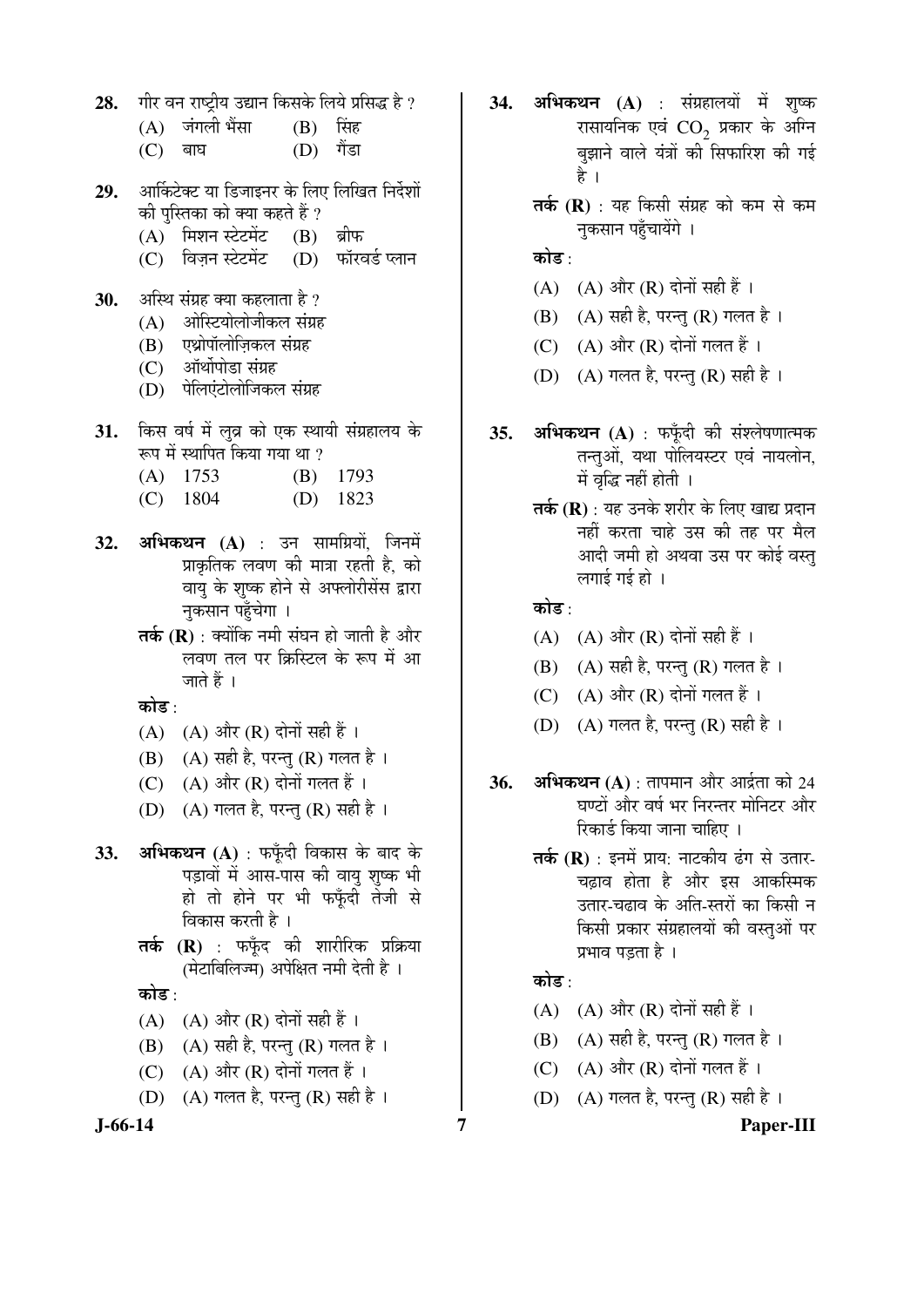- **37. Assertion (A) :** Sometimes, during production of acid-free paper, it is treated with calcium or magnesium bicarbonate.
	- **Reason (R) :** To create an alkaline reserve or buffer.

- $(A)$   $(A)$  and  $(R)$  both are right.
- (B) (A) is right, but  $(R)$  is wrong.
- $(C)$  (A) and  $(R)$  both are wrong.
- (D) (A) is wrong, but  $(R)$  is right.
- **38. Assertion (A) :** It is recommended to use only the black and white versions of Polyethylene foams for storing and displaying museum objects.
	- **Reason** (**R**) : Because they are not likely to stain or damage objects.

## **Codes :**

- $(A)$   $(A)$  and  $(R)$  both are right.
- (B) (A) is right, but  $(R)$  is wrong.
- $(C)$  (A) and  $(R)$  both are wrong.
- (D) (A) is wrong, but (R) is right.
- **39. Assertion (A) :** Wood is anisotropic in nature.
	- **Reason (R) :** Because rate of elongation and contraction is same in all the three directions.

#### **Codes :**

- $(A)$   $(A)$  and  $(R)$  both are right.
- (B) (A) is right, but  $(R)$  is wrong.
- $(C)$  (A) and  $(R)$  both are wrong.
- (D) (A) is wrong, but  $(R)$  is right.

## Paper-III 8 J-66-14

- **40. Assertion (A) :** Labels should be applied to the backs of canvas paintings.
	- **Reason** (**R**) : The chemicals in the adhesives cannot seep through the canvas and adversely affect the paint.

#### **Codes :**

- $(A)$   $(A)$  and  $(R)$  both are right.
- (B) (A) is right, but  $(R)$  is wrong.
- (C) (A) and (R) both are wrong.
- (D) (A) is wrong, but  $(R)$  is right.
- **41. Assertion (A) :** Ideally, works of art should be grouped in storage areas according to the sensitivity of their components.

**Reason (R) : To facilitate research. Codes :** 

- $(A)$   $(A)$  and  $(R)$  both are right.
- (B) (A) is right, but  $(R)$  is wrong.
- $(C)$  (A) and  $(R)$  both are wrong.
- (D) (A) is wrong, but  $(R)$  is right.
- **42. Assertion (A) :** Security of museum collections depends upon sound documentation procedures.
	- **Reason (R) :** It established the identity of each individual object and helps to keep track of the movement of objects.

#### **Codes :**

- $(A)$   $(A)$  and  $(R)$  both are right.
- (B) (A) is right, but  $(R)$  is wrong.
- $(C)$  (A) and  $(R)$  both are wrong.
- (D) (A) is wrong, but (R) is right.
- **43. Assertion (A) :** Paradichlorobenzene is every effective on all stages of insect pests.
	- **Reason (R) :** It kills eggs, larvae and insects.

- $(A)$   $(A)$  and  $(R)$  both are right.
- (B) (A) is right, but  $(R)$  is wrong.
- $(C)$  (A) and  $(R)$  both are wrong.
- (D) (A) is wrong, but (R) is right.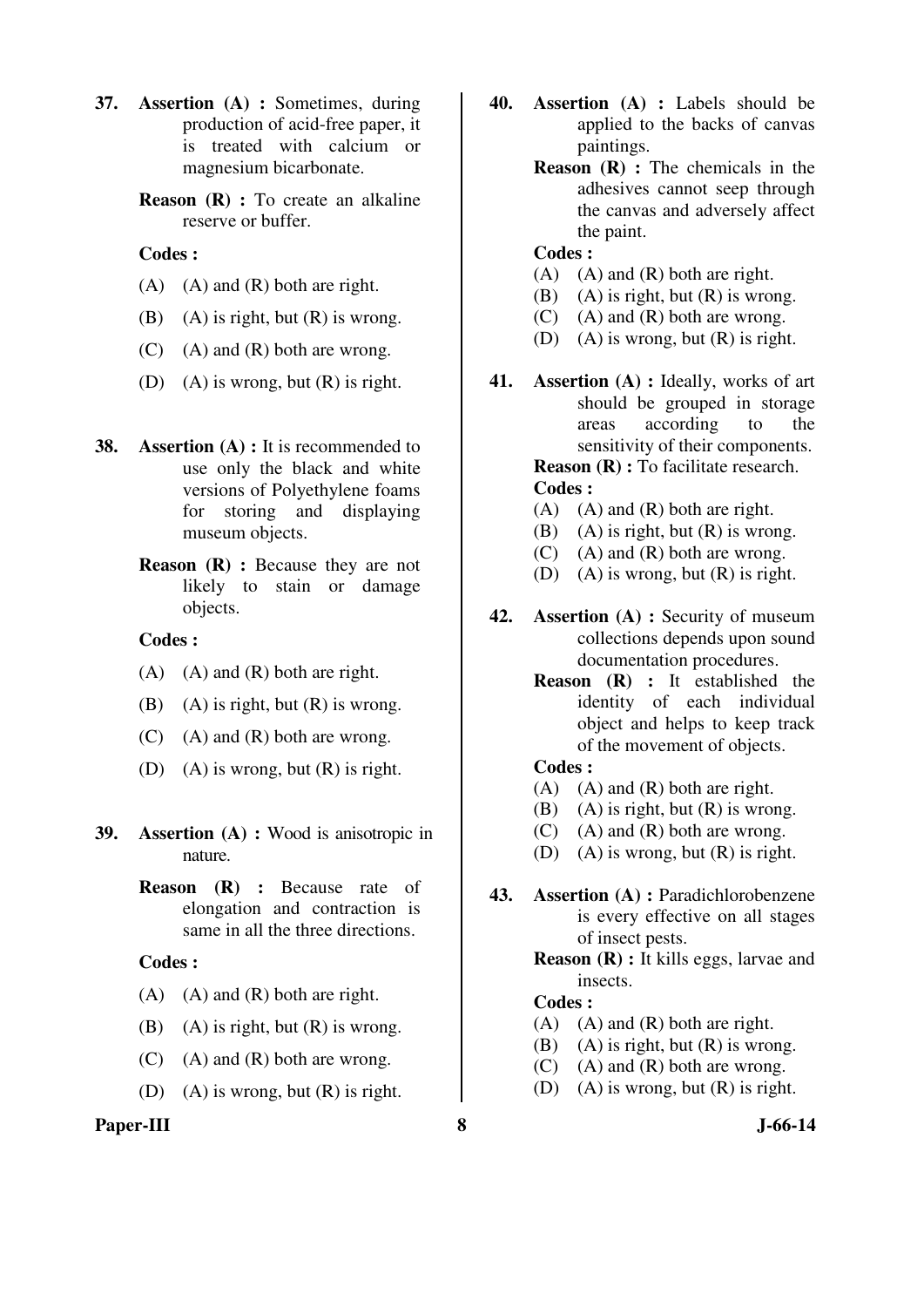- 37. **अभिकथन** (A) : कई बार अम्ल-युक्त कागज के उत्पादन के लिए इसका केल्शियम अथवा मैग्नेशियम-बाइ-कार्बोनेट से उपचार किया जाता है ।
	- **तर्क (R)** : एक क्षारीय रिजर्व अथवा बफर बनाने के लिए ।

कोड़ $\cdot$ 

- $(A)$   $(A)$  और  $(R)$  दोनों सही हैं।
- $(B)$   $(A)$  सही है, परन्तु  $(R)$  गलत है।
- $(C)$   $(A)$  और  $(R)$  दोनों गलत हैं।
- (D)  $(A)$  गलत है, परन्तु (R) सही है।
- **38. अभिकथन (A)** : यह सिफारिश है कि संग्रहालयों की वस्तुओं के भण्डारण एवं पद्धति के लिए पोलिथाइलीन भाग के केवल काले और सफेद रूपों का ही प्रयोग किया जाए ।
	- **तर्क (R)** : क्योंकि उन से वस्तुओं के खराब होने अथवा उन पर धब्बे पडने की संभावना नहीं रहती ।

कोड :

- $(A)$   $(A)$  और  $(R)$  दोनों सही हैं।
- $(B)$   $(A)$  सही है, परन्तु  $(R)$  गलत है।
- (C)  $(A)$  और  $(R)$  दोनों गलत हैं।
- (D)  $(A)$  गलत है, परन्तु (R) सही है।
- **39. अभिकथन (A)** : लकड़ी (काष्ठ) प्रकृति से विषमदेशिक होती है ।
	- **तर्क (R)** : इसकी विस्तृति एवं सिकुडन की दर, सभी तीन दिशाओं में. बराबर रहती है.।

कोड $\cdot$ 

- $(A)$   $(A)$  और  $(R)$  दोनों सही हैं।
- $(B)$   $(A)$  सही है, परन्तु  $(R)$  गलत है।
- (C)  $(A)$  और  $(R)$  दोनों गलत हैं।
- (D)  $(A)$  गलत है, परन्तु (R) सही है ।
- 
- 40. **अभिकथन (A)** : कैनवस पर बने चित्रों की पीठ पर लेबल लगाये जाने चाहिए ।
	- **तर्क (R)** : चेपक में रसायन कैनवस से रिस नहीं सकता और चित्र पर दुष्प्रभाव नहीं डाल सकता ।
	- कोड :
	- $(A)$   $(A)$  और  $(R)$  दोनों सही हैं ।
	- (B) (A) सही है, परन्तु (R) गलत है।
	- $(C)$   $(A)$  और  $(R)$  दोनों गलत हैं।
	- (D)  $(A)$  गलत है, परन्तु (R) सही है।
- **41. अभिकथन (A)** : आदर्शतया, कला कृतियों को उनके घटकों की सूक्ष्म ग्राह्यता को देखते हए उन्हें भण्डारण क्षेत्र में अलग अलग समूहों में रखा जाना चाहिए । **तर्क (R)** : अनुसंधान की सुविधार्थ ।

कोड $\cdot$ 

- $(A)$   $(A)$  और  $(R)$  दोनों सही हैं ।
- $(B)$   $(A)$  सही है, परन्तु  $(R)$  गलत है।
- $(C)$   $(A)$  और  $(R)$  दोनों गलत हैं।
- (D)  $(A)$  गलत है, परन्तु (R) सही है।
- **42. अभिकथन (A)** : संग्रहालय के संग्रहों की सुरक्षा ठीक से की गई प्रलेखन प्रक्रिया पर निर्भर करती है ।
	- तर्क (R) : इससे प्रत्येक वस्तु की पहचान कायम होती है जिससे वस्तुओं के स्थानान्तरण का ध्यान रखने में सहायता मिलती $\hat{\mathbf{z}}$  ।

# कोड :

- (A)  $(A)$  और  $(R)$  दोनों सही हैं।
- (B)  $(A)$  सही है, परन्तु (R) गलत है।
- $(C)$   $(A)$  और  $(R)$  दोनों गलत हैं।
- (D)  $(A)$  गलत है, परन्तु (R) सही है ।
- **43. अभिकथन (A)** : पैराडाइक्लोरोबेन्ज़ीन नाशक कीटों के प्रत्येक पडाव में प्रभावी है ।
	- **तर्क (R)** : यह अण्डों, लार्वा और कीटों का नाश करती है ।

## कोड ·

- (A)  $(A)$  और (R) दोनों सही हैं।
- (B) (A) सही है, परन्तु (R) गलत है।
- (C)  $(A)$  और  $(R)$  दोनों गलत हैं।
- (D) (A) गलत है, परन्तु (R) सही है ।
- 

**J-66-14 9 Paper-III**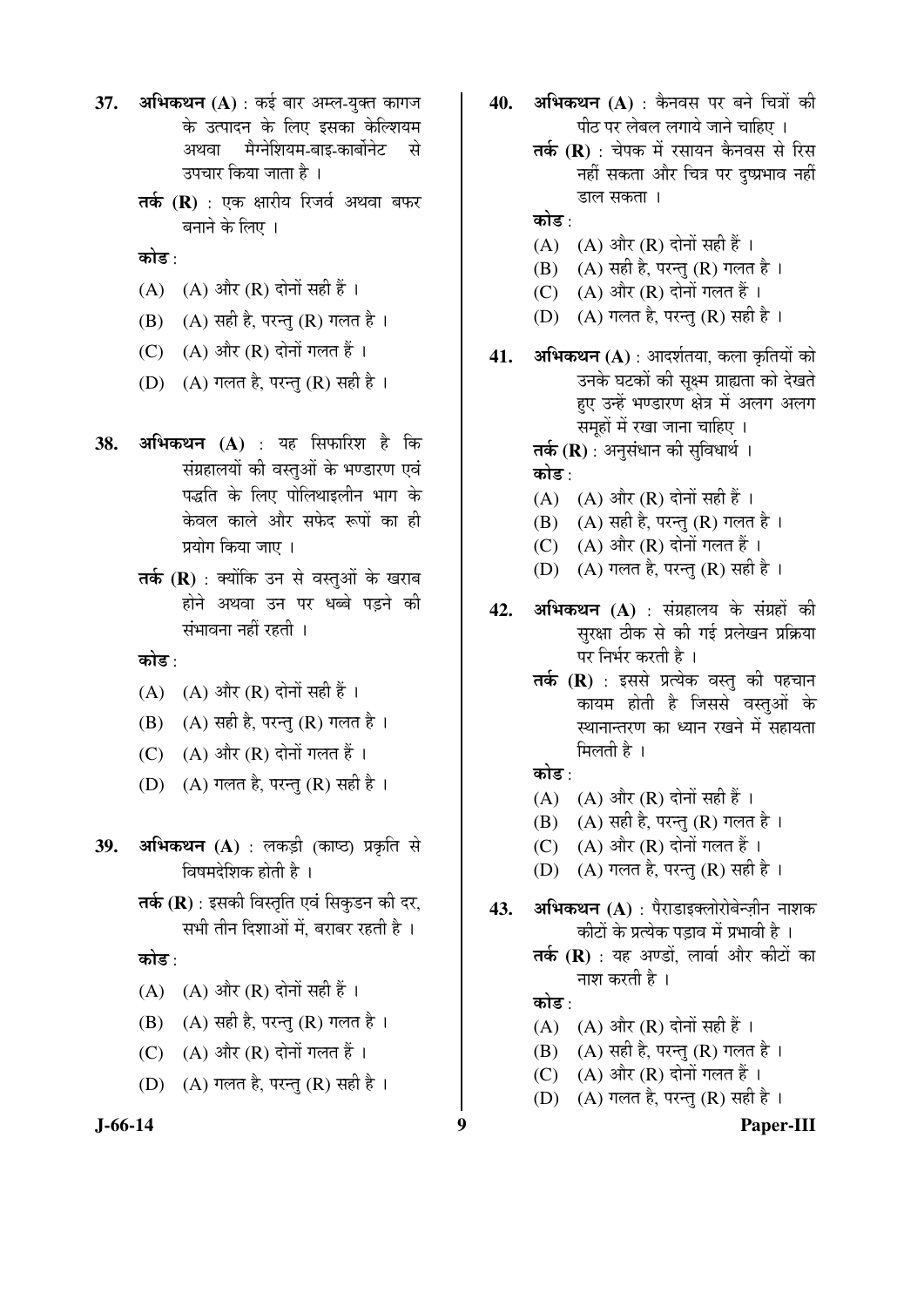- **44. Assertion (A) :** An important concept in controlling light is the law of reciprocity.
	- **Reason (R):** Because the limited exposure to a high intensity light produces the same amount of damage as long exposure to a lowintensity light.

- (A) (A) and (R) both are right.
- (B) (A) is right, but  $(R)$  is wrong.
- $(C)$  (A) and  $(R)$  both are wrong.
- (D) (A) is wrong, but  $(R)$  is right.
- **45. Assertion (A) :** Never left a heavy sculpture by its projecting member such as an arm or head.
	- **Reason (R) :** Because they cannot bear the weight of the sculpture.

## **Codes :**

- $(A)$   $(A)$  and  $(R)$  both are right.
- (B) (A) is right, but  $(R)$  is wrong.
- (C) (A) and (R) both are wrong.
- (D) (A) is wrong, but (R) is right.
- **46. Assertion (A) :** A Museum should always accept any object offered as gift.
	- **Reason (R) :** It enriches collections without any cost.

## **Codes :**

- (A) (A) is right, but  $(R)$  is wrong.
- (B) (A) is wrong, but  $(R)$  is right.
- (C) Both (A) and (R) are right.
- (D) Both (A) and (R) are wrong.
- **47. Assertion (A) :** LED Light is safe for museum objects.
	- **Reason (R) :** They do not emit heat and UV rays.

## **Codes :**

- (A) (A) is right, but  $(R)$  is wrong.
- (B) (A) is wrong, but  $(R)$  is right.
- (C) Both (A) and (R) are wrong.
- (D) Both(A) and (R) are right.

## Paper-III **10** J-66-14

- **48.** Arrange the stages of Decisionmaking process in order :
	- a. Selecting the best alternative.
	- b. Identifying the problem.
	- c. Determining alternative courses of action.
	- d. Implementing the decision.

## **Codes :**

- (A) b, c, d and a (B) b, a, c and d
- $(C)$  c, b, a and d  $(D)$  b, c, a and d
- **49.** Arrange the stages of organising a visit of school children to a museum in order :
	- a. Story-telling session followed by use of activity sheets.
	- b. receiving and greeting the children.
	- c. Production of educational material.
	- d. Displaying photographs taken by children in school.

# **Codes :**

(A) c, b, a and d (B) c, b, d and a

- $(C)$  d, b, c and a  $(D)$  b, c, d and a
- **50.** Arrange the following stages of strategic planning in order :
	- a. Strategy formulation
	- b. Goal formulation
	- c. Organisation design
	- d. Situation analysis

## **Codes :**

- $(A)$  d, b, c and a  $(B)$  d, b, a and c
- $(C)$  d, a, b and c  $(D)$  b, a, d and c
- **51.** Arrange in order the process of Taxidermy of birds
	- a. Skinning
	- b. Collection
	- c. Narcotization
	- d. Stuffing

- (A) a, b, c, d (B) c, d, b, a
- (C) b, c, a, d (D) d, a, b, c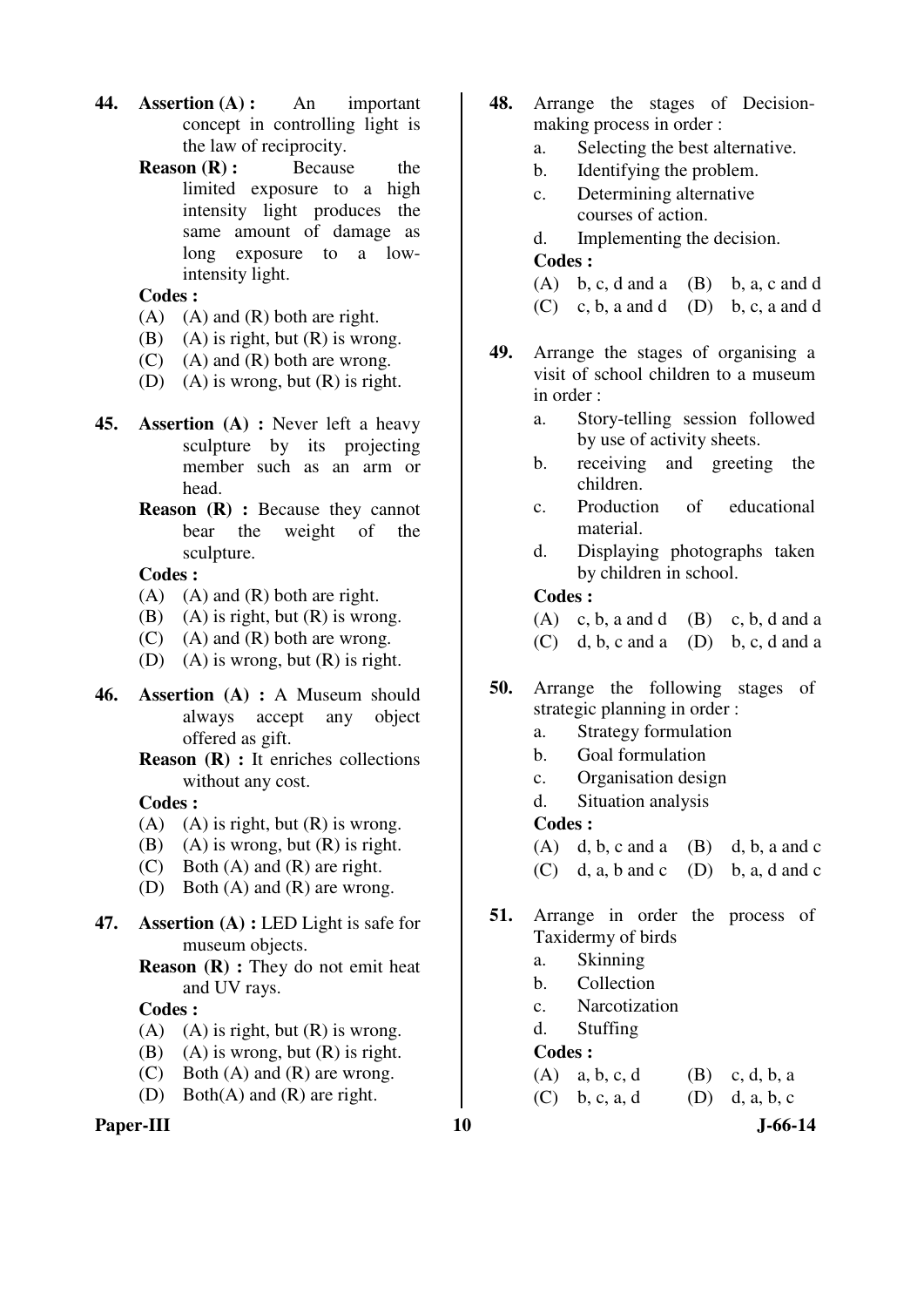- **44. अभिकथन (A)** : प्रकाश-नियंत्रण में पारस्परिकता का नियम एक महत्त्वपूर्ण संकल्पना है ।
	- **कारण (R)** : क्योंकि अति तेज प्रकाश के प्रति सीमित कालिक उदभासन से क्षति की मात्रा उतनी ही होती है जितनी धीमे प्रकाश के प्रति दीर्घकालिक उदभासन से होती है $\perp$
	- कोड $\cdot$
	- (A)  $(A)$  और (R) दोनों सही हैं।
	- (B) (A) सही है, परन्तु (R) गलत है।
	- (C)  $(A)$  और  $(R)$  दोनों गलत हैं।
	- (D)  $(A)$  गलत है, परन्त $(R)$  सही है।
- **45. अभिकथन (A)** : किसी मूर्ति को उसके बाहर निकले हुए अंग, जैसे बाँह और सिर पकड़कर कभी मत उठाइए ।
	- **कारण (R)** : क्योंकि वे उस मर्ति के वजन को बर्दाश्त नहीं कर सकते ।

कोड :

- (A)  $(A)$  और  $(R)$  दोनों सही हैं।
- (B) (A) सही है, परन्तु (R) गलत है।
- $(C)$   $(A)$  और  $(R)$  दोनों गलत हैं।
- (D)  $(A)$  गलत है, परन्तु (R) सही है।
- **46. अभिकथन (A)** : एक संग्रहालय को सभी वस्तुएँ जो उपहार तथा दान के रूप में मिलें. स्वीकार कर लेना चाहिए ।
	- **कारण (R)** : इससे बिना किसी लागत के संग्रह समद्ध होते हैं ।

कोड़ $\cdot$ 

- $(A)$   $(A)$  सही है, परन्तु  $(R)$  गलत है।
- (B)  $(A)$  गलत है, परन्तु (R) सही है।
- (C)  $(A)$  और  $(R)$  दोनों सही हैं।
- $(D)$   $(A)$  और  $(R)$  दोनों गलत हैं।
- **47. अभिकथन (A)** : एल.ई.डी. प्रकाश, संग्रहालय की वस्तुओं के लिए हानिकारक नहीं है । **कारण (R)** : उनसे ताप तथा पराबैंगनी किरणें नहीं निकलती ।

कोड $\cdot$ 

- $(A)$   $(A)$  सही है, परन्तु  $(R)$  गलत है ।
- (B)  $(A)$  गलत है, परन्तु (R) सही है।
- (C)  $(A)$  और  $(R)$  दोनों गलत हैं।
- (D)  $(A)$  और  $(R)$  दोनों सही हैं ।

- 48. निर्णय-लेने की प्रक्रिया के विभिन्न पडावों को सही कम दीजिए $\, \cdot \,$ 
	- a. सर्वोत्तम विकल्प का चयन
	- b. समस्या की पहचान
	- $c_{\rm i}$  and  $\dot{\Phi}$  के वैकल्पिक कोर्सों का निर्धारण
	- d. निर्णय कार्यान्वित करना

कोड ·

- $(A)$  b, c, d और a  $(B)$  b, a, c और d  $(C)$  c, b, a और d  $(D)$  b, c, a और d
- 49. संग्रहालय में स्कूली छात्रों के कार्यक्रम को संग्रहालय द्वारा संगठित किये जाने वाले कार्यक्रम की विभिन्न अवस्थाओं को सही क्रम दीजिए  $\cdot$ 
	- a. कथा-सत्र और इसके बाद कार्य पत्रों का प्रयोग
	- b. छात्रों का स्वागत तथा अभिनन्दन
	- c. शिक्षिक सामग्री का निर्माण
	- d. ยात्रों द्वारा खेंचे गए फोटों का स्कल में प्रदर्शन

कोड :

- $(A)$  c, b, a और d  $(B)$  c, b, d और a
- $(C)$  d, b, c और a  $(D)$  b, c, d और a
- **50.** रणनीतिक योजना के सोपानों को सही क्रम दीजिए $\,\cdot\,$ 
	- $a$ .  $\alpha$  रणनीति बनाना
	- b. लक्ष्य निर्धारण
	- $\rm c.$  ) आयोजनों का प्रारूप निर्धारण
	- d. स्थिति विश्लेषण

कोड़ $\cdot$ 

- $(A)$  d, b, c और a  $(B)$  d, b, a और c  $(C)$  d, a, b  $\frac{d}{dx}c$  (D) b, a, d  $\frac{d}{dx}c$
- 51. पक्षियों की टेक्सीडेरमी की प्रक्रिया के विभिन्न पडावों को सही क्रम दीजिए :
	- a. खाल उतारना
	- b. संग्रहण
	- c. बेहोश करना
	- d. भुसा भरना

कोड :

- $(A)$  a, b, c और d  $(B)$  c, d, b और a
- $(C)$  b, c, a और d  $(D)$  d, a, b और c

**J-66-14 11 Paper-III**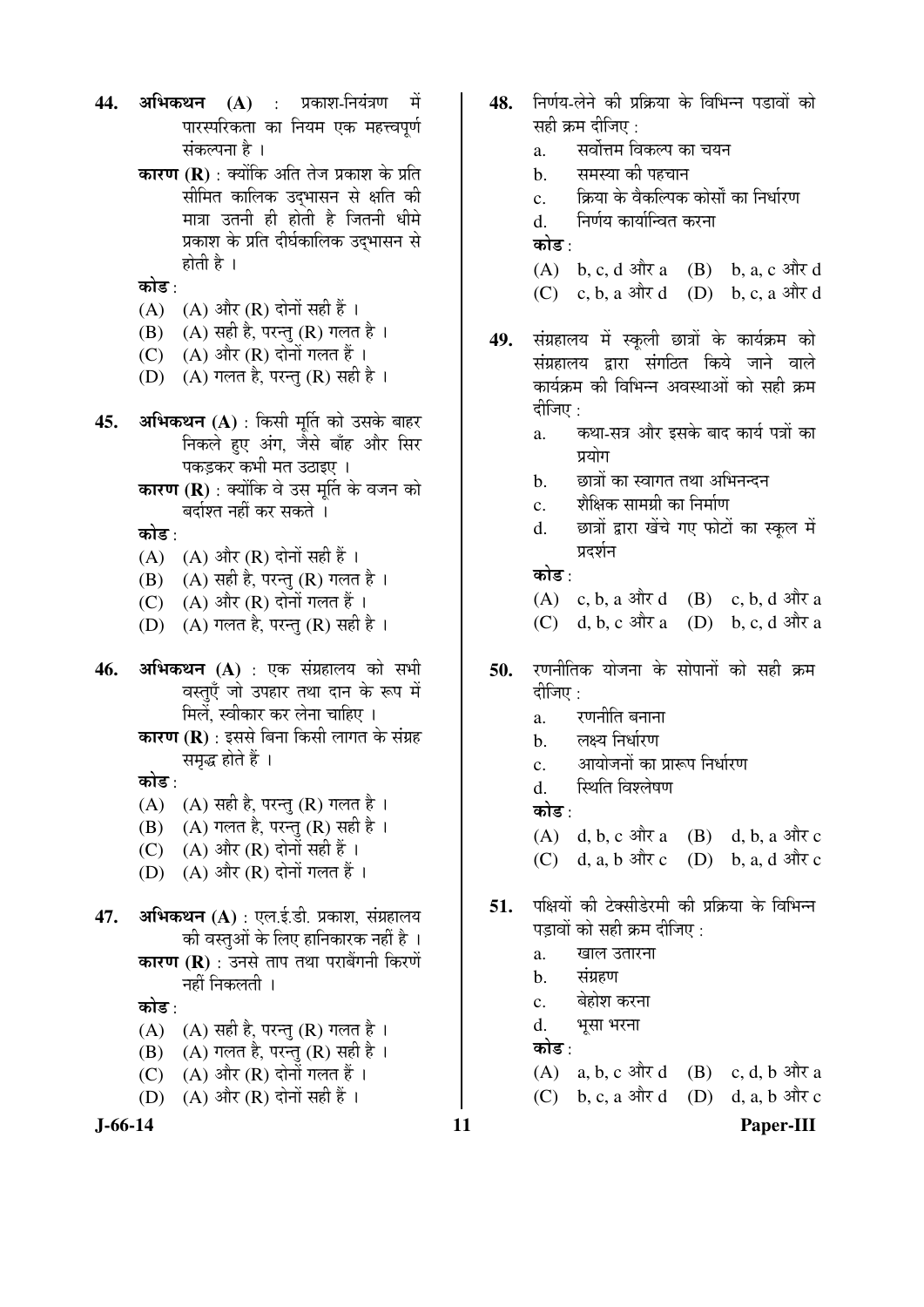- **52.** Arrange in order the process of Mechanical cleaning of copper alloys :
	- a. Polishing and burnishing.
	- b. Brushing
	- c. Grinding
	- d. Picking and Chipping

- (A) c, a, b, d (B) a, b, c, d
- (C) d, c, a, b (D) b, c, d, a
- **53.** Arrange in order the process of treatment of water logged wood.
	- a. Removal of object with a strong support.
	- b. Removal of extraneous substances.
	- c. Use of consolidants.
	- d. Controlled dehydration.

**Codes :** 

- (A) c, d, a, b (B) d, a, c, b
- (C) a, d, b, c (D) b, a, c, d
- **54.** Arrange in order the consolidation method of wood by mechanical reinforcement :
	- a. Dowelling either with metal or wooden pegs.
	- b. In laying across cracks with solid X-shaped wedges.
	- c. Reinforcing with glue.
	- d. Stopping irregular cavities. **Codes :**
	- (A) b, a, d, c (B) d, c, a, b (C) a, b, c, d (D) c, a, d, b
- **55.** Arrange the stages of papermaking in order.
	- a. Sizing and finishing
	- b. Preparation of pulp
	- c. Formation of the sheets
	- d. Pressing and drying

### **Codes :**

- (A) b, c, d and a (B) a, d, c and b
- $(C)$  a, b, c and d  $(D)$  b, c, a and d

# Paper-III **12** J-66-14

- **56.** Arrange the following in order of Bloom's Taxonomy of Education objectives.
	- a. Evaluation
	- b. comprehension
	- c. Knowledge
	- d. Analysis

## **Codes :**

- $(A)$  a, c, b and d  $(B)$  d, a, c and b
- $(C)$  c, b, d and a (D) b, c, a and d
- **57.** In case an emergency occurs and evacuation of the museum may be necessary. When evacuation alarm sounds, the museum staff should
	- a. remain calm
	- b. block the exit
	- c. assist disabled persons
	- d. shut down all hazardous operations

## **Codes :**

- $(A)$  a, c and d  $(B)$  a, b and c
- $(C)$  a, b, c and d  $(D)$  b, c and d
- **58.** Paper pulp method is used to remove soluble salts from
	- a. Stone
	- b. Terracotta
	- c. Bone
	- d. Ivory

### **Codes :**

- (A) a, b and c (B) b, c and d
- (C) a, b, c and d (D) a, c and d
- **59.** Which of the followings are methods of treating water logged wood ?
	- a. Polyethylene Glycol (PEG) method.
	- b. Acetone-Rosin method.
	- c. Freeze drying of waterlogged wood.
	- d. Silicone Oil Treatment

- $(A)$  a, b, c and d  $(B)$  a, c and d
- $(C)$  a, b and d  $(D)$  b, c and d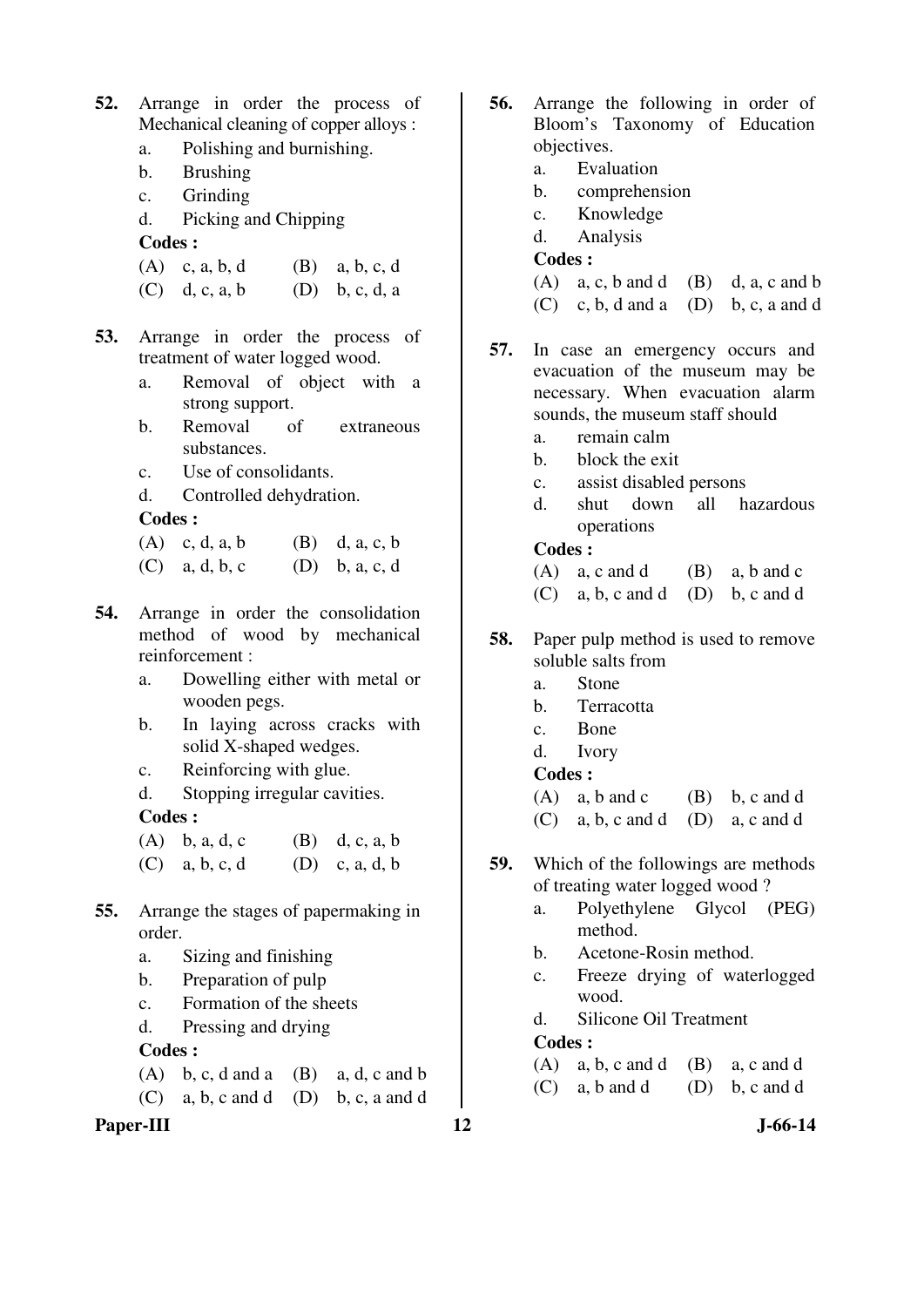ताँबा तथा इसकी मिश्रित धातओं की वस्तओं की  $52.$ यांत्रिक सफाई प्रक्रिया के विभिन्न पडावों को सही क्रम में रखिए : पॉलिश करना तथा चमकाना  $\mathbf{a}$ . ब्रश से साफ करना  $<sub>b</sub>$ </sub> घिसना  $\mathbf{c}$ .  $\mathbf{d}$ . छोटे छोटे टुकड़े करना और उन्हें निकालना कोड :  $(A)$  c, a, b और d  $(B)$  a, b, c और d  $(C)$  d, c, a और b  $(D)$  b, c, d और a पानी में डुबी हुई लकड़ी के उपचार की प्रक्रिया 53. के पड़ावों को सही क्रम दीजिए : वस्त को मजबत सहारा देकर निकालना  $\mathbf{a}$ . बाहरी पदार्थों को दूर करना  $<sub>b</sub>$ </sub> मजबूती प्रदान करने वाले पदार्थों का प्रयोग  $\mathbf{c}$ . नियन्त्रित शृष्कीकरण  $\mathbf{d}$ . कोड :  $(A)$  c, d, a और b  $(B)$  d, a, c और b  $(C)$  a, d, b और c  $(D)$  b, a, c और d लकड़ी को यान्त्रिक विधि से मजबूती प्रदान 54. करने की प्रक्रिया में आने वाले पड़ावों को सही क्रम दीजिए : धात् अथवा लकड़ी के खूँटे से छेद करना  $\mathbf{a}$ . ठोस एक्स-आकारी गटकों को दरारों पर  $\mathbf b$ . लगाना सरेश से मजबती देना  $\mathbf{c}$ . अनियमित कोटरों को भरना  $\mathbf{d}$ . कोड़ $\cdot$ (A) b, a, d और c (B) d, c, a और b (C) a, b, c और d (D) c, a, d और b कागज-निर्माण प्रक्रिया में आने वाले सोपानों को 55. सही कम में रखिए : साइजिंग करना और सज्जित करना  $\mathbf{a}$ . लग्दी तैयार करना  $<sub>b</sub>$ .</sub> कागज फलक (शीट) बनाना  $\mathbf{c}$ . दबाना और सुखाना d. कोड : (A) b, c, d और a (B) a, d, c और b  $(C)$  a, b, c और d  $(D)$  b, c, a और d

56. निम्नलिखित को शैक्षिक उद्देश्यों से सम्बन्धित ब्लुम की टैक्सोनोमी के अनुसार व्यवस्थित कीजिए : मूल्यांकन a.  $<sub>b</sub>$ </sub> समझ ज्ञान  $\mathbf{c}$ .  $\mathbf{d}$ . विश्लेषण कोड⊹  $(A)$  a, c, b और d  $(B)$  d, a, c और b  $(C)$  c, b, d और a  $(D)$  b, c, a और d यदि किसी आपातकाल में संग्रहालय का 57. परित्याग करना आवश्यक हो जाए और परित्याग का अलार्म बज जाए, तब संग्रहालय स्टाफ को चाहिए कि वह शान्त रहें a. निर्गम मार्गी को रोक लें  $\mathbf{b}$ . अपंग व्यक्तियों की सहायता करें  $\mathbf{c}$ . जोखिम भरी सभी क्रियाओं को बन्द कर  $\mathbf{d}$ दें । कोड⊹  $(A)$  a, c और d  $(B)$  a, b और c  $(C)$  a, b, c और d  $(D)$  b, c और d कागज लुग्दी विधि को किससे घुलनशील लवणों 58. को दूर करने के लिए प्रयुक्त किया जाता है ? पाषाण  $\overline{a}$ . टेरा कोटा  $h$ अस्थि  $\mathbf{c}$ . हाथी दाँत  $\mathbf{d}$ . कोड $\cdot$  $(A)$  a, b और c  $(B)$  b. c और d  $(C)$  a, b, c और d  $(D)$  a, c और d निम्नलिखित में से पानी में डूबी लकड़ी के 59. उपचार के लिए कौन सी विधियाँ हैं ? पोलिएथिलीन ग्लाइकोल (पीईजी) विधि a. एसिटोन-रोसिन विधि  $<sub>b</sub>$ </sub> पानी में डूबी लकड़ी की फ्रीज ड्राईंग विधि  $\mathbf{c}$ . सिलिकोन तेल उपचार विधि  $\mathbf{d}$ . कोड :  $(A)$  a, b, c और d (B) a, c और d  $(C)$  a, b और d (D) b, c और d

 $J-66-14$ 

13

Paper-III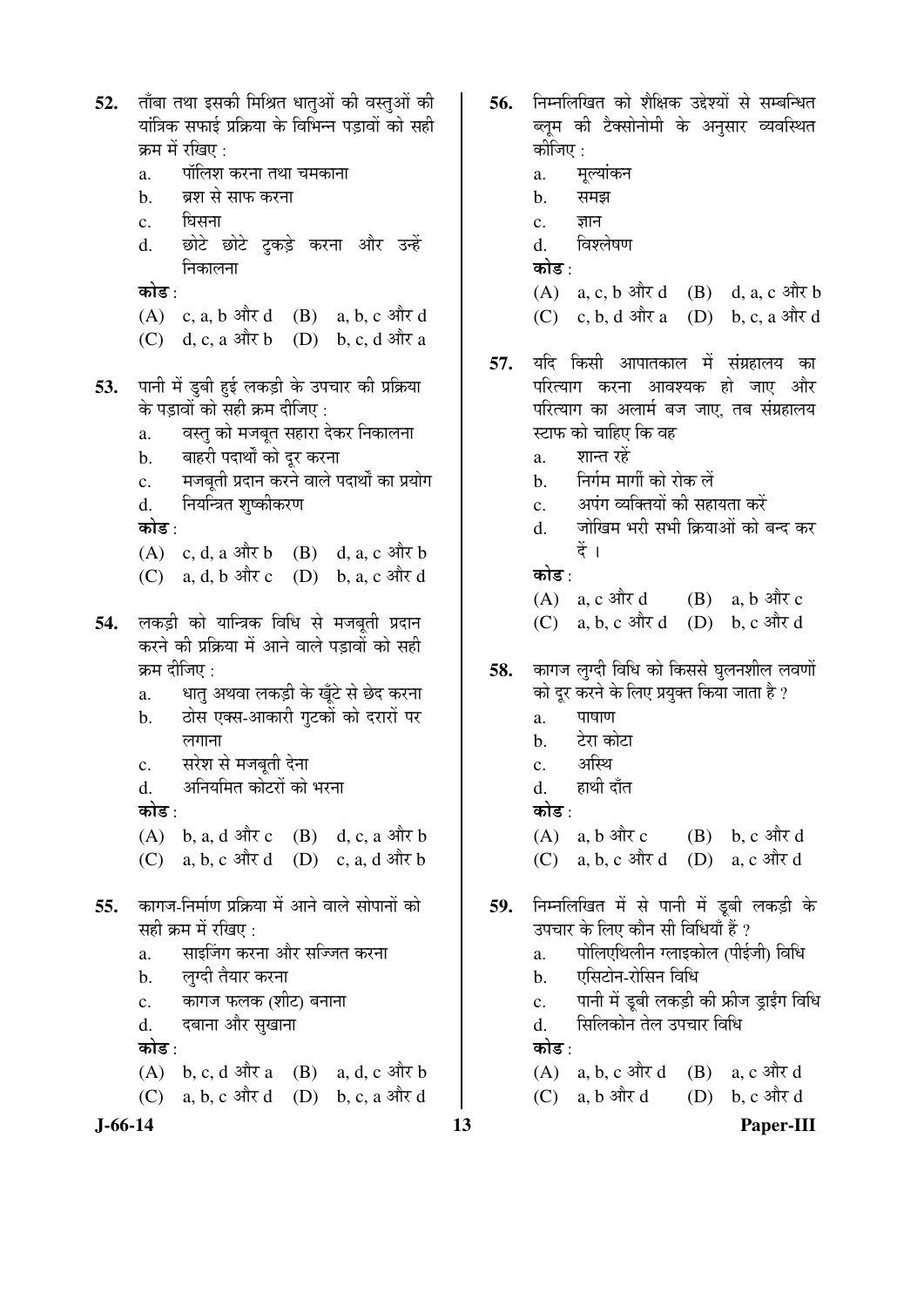| 60. | The British Museum leather Dressing |                      |              |              |                          |                                      |  |  |
|-----|-------------------------------------|----------------------|--------------|--------------|--------------------------|--------------------------------------|--|--|
|     | mixture contains                    |                      |              |              |                          |                                      |  |  |
|     |                                     | a. Anhydrous lanolin |              |              |                          |                                      |  |  |
|     |                                     | b. Cedarwood oil     |              |              |                          |                                      |  |  |
|     |                                     | c. Paraffin wax      |              |              |                          |                                      |  |  |
|     |                                     | d. Hexane            |              |              |                          |                                      |  |  |
|     | <b>Codes:</b>                       |                      |              |              |                          |                                      |  |  |
|     |                                     |                      |              |              |                          | $(A)$ a, b, c and d $(B)$ a, c and d |  |  |
|     |                                     |                      |              |              |                          | $(C)$ b, c and d $(D)$ a, b and d    |  |  |
|     |                                     |                      |              |              |                          |                                      |  |  |
| 61. |                                     |                      |              |              |                          | In order for fire to occur, which of |  |  |
|     |                                     |                      |              |              |                          | the followings must be present?      |  |  |
|     | a.                                  | Heat                 |              |              |                          |                                      |  |  |
|     |                                     | b. Fuel              |              |              |                          |                                      |  |  |
|     |                                     | c. Oxygen            |              |              |                          |                                      |  |  |
|     |                                     | d. A chemical chain  |              |              |                          |                                      |  |  |
|     | <b>Codes:</b>                       |                      |              |              |                          |                                      |  |  |
|     |                                     |                      |              |              |                          | $(A)$ a, b and c $(B)$ a, b, c and d |  |  |
|     |                                     |                      |              |              |                          | $(C)$ a, c and d $(D)$ b, c and d    |  |  |
|     |                                     |                      |              |              |                          |                                      |  |  |
| 62. |                                     |                      |              |              |                          | Which of the following animals are   |  |  |
|     |                                     | invertebrate?        |              |              |                          |                                      |  |  |
|     |                                     | a. Sea Urchin        |              |              |                          | b. Earthworm                         |  |  |
|     |                                     | c. Snake             |              |              | d.                       | <b>Butterfly</b>                     |  |  |
|     | <b>Codes:</b>                       |                      |              |              |                          |                                      |  |  |
|     |                                     |                      |              |              |                          | $(A)$ a, b, c and d $(B)$ a, b and c |  |  |
|     |                                     |                      |              |              |                          | $(C)$ a, b and d $(D)$ b, c and d    |  |  |
|     |                                     |                      |              |              |                          |                                      |  |  |
| 63. |                                     |                      |              |              |                          | Match the items in List-I with items |  |  |
|     | in List-II.                         |                      |              |              |                          |                                      |  |  |
|     |                                     | List-I               |              |              | List-II                  |                                      |  |  |
|     | a. Lux                              |                      |              |              | (i) Scale of sensitivity |                                      |  |  |
|     |                                     |                      |              |              |                          | of light fading.                     |  |  |
|     | b. Blue                             |                      |              | (ii)         |                          | Imperial unit of                     |  |  |
|     |                                     | Wool                 |              |              |                          | illuminance (light                   |  |  |
|     |                                     | Scale                |              |              |                          | intensity equal to                   |  |  |
|     |                                     |                      |              |              | lumen/sq. ft.            |                                      |  |  |
|     | $\mathbf{c}$ .                      | Foot                 |              | (iii)        | Unit of                  |                                      |  |  |
|     |                                     | candle               |              |              |                          | illuminance                          |  |  |
|     | d.                                  | Megalux-             |              | (iv)         |                          | Unit of light                        |  |  |
|     |                                     | hour                 |              |              | exposure                 |                                      |  |  |
|     | <b>Codes:</b>                       |                      |              |              |                          |                                      |  |  |
|     |                                     | a                    | b            | $\mathbf c$  | d                        |                                      |  |  |
|     | (A)                                 | ii                   | $\mathbf{i}$ | iv           | iii                      |                                      |  |  |
|     | (B)                                 | $\mathbf{i}$         | ii           | iii          | iv                       |                                      |  |  |
|     | (C)                                 | iii                  | i            | ii           | iv                       |                                      |  |  |
|     |                                     | iv                   | iii          | $\mathbf{i}$ | $\rm ii$                 |                                      |  |  |
|     | (D)                                 |                      |              |              |                          |                                      |  |  |

| List-I                                          |  | $List-II$ |  |
|-------------------------------------------------|--|-----------|--|
| authors in List-II                              |  |           |  |
| <b>64.</b> Match the books in List-I with their |  |           |  |

|     | a. The        | Handbook for<br><b>Museums</b>            |              |              | $(i)$ G.E. Burcaw                    |  |
|-----|---------------|-------------------------------------------|--------------|--------------|--------------------------------------|--|
|     | Motion        | b. Museums in                             |              | and          | (ii) E.P. Alexander<br>MaryAlexandra |  |
|     | work          | c. Introduction<br>to Museum              |              |              | (iii) Eilean Hooper-<br>Greenhill    |  |
|     |               | d. Museums and<br>shaping of<br>Knowledge |              | Dean         | (iv) Gary Edson<br>and David         |  |
|     | <b>Codes:</b> |                                           |              |              |                                      |  |
|     | a             | b                                         | $\mathbf c$  | d            |                                      |  |
|     | $(A)$ iv      | $\ddot{\rm n}$                            | $\mathbf{i}$ | iii          |                                      |  |
| (B) | ii            | iv                                        | $\mathbf{i}$ | iii          |                                      |  |
|     | $(C)$ iv      | $\mathbf{ii}$                             | iii          | $\mathbf{i}$ |                                      |  |
| (D) | iv            | $\mathbf{i}$                              | iii          | ii           |                                      |  |
|     |               |                                           |              |              |                                      |  |

**65.** Match the adhesives in List-I with to which they may cause problems in List-II.

|     |                                    | List-I       |              |                     |     | List-II                                 |
|-----|------------------------------------|--------------|--------------|---------------------|-----|-----------------------------------------|
|     | a. Polyvinyle Accetate             |              |              |                     | (i) | Silver                                  |
|     | b. Synthetic rubber<br>adeshive    |              |              |                     |     | (ii) Lead, base<br>silver and<br>copper |
|     | c. Epoxy adhesives                 |              |              |                     |     | (iii) Lead                              |
|     | d. Adhesives<br>containing Ammonia |              |              |                     |     | $(iv)$ Copper                           |
|     | <b>Codes:</b>                      |              |              |                     |     |                                         |
|     | a                                  | b            | $\mathbf{c}$ | d                   |     |                                         |
| (A) | iii                                | $\mathbf{i}$ | ii           | iv                  |     |                                         |
| (B) | iii                                | ii           | iv           | $\mathbf{i}$        |     |                                         |
| (C) | $\mathbf{ii}$                      | iii          | $\mathbf{i}$ | iv                  |     |                                         |
| D)  | iii                                | $\mathbf{i}$ | iv           | $\ddot{\mathbf{i}}$ |     |                                         |

**Paper-III 14** J-66-14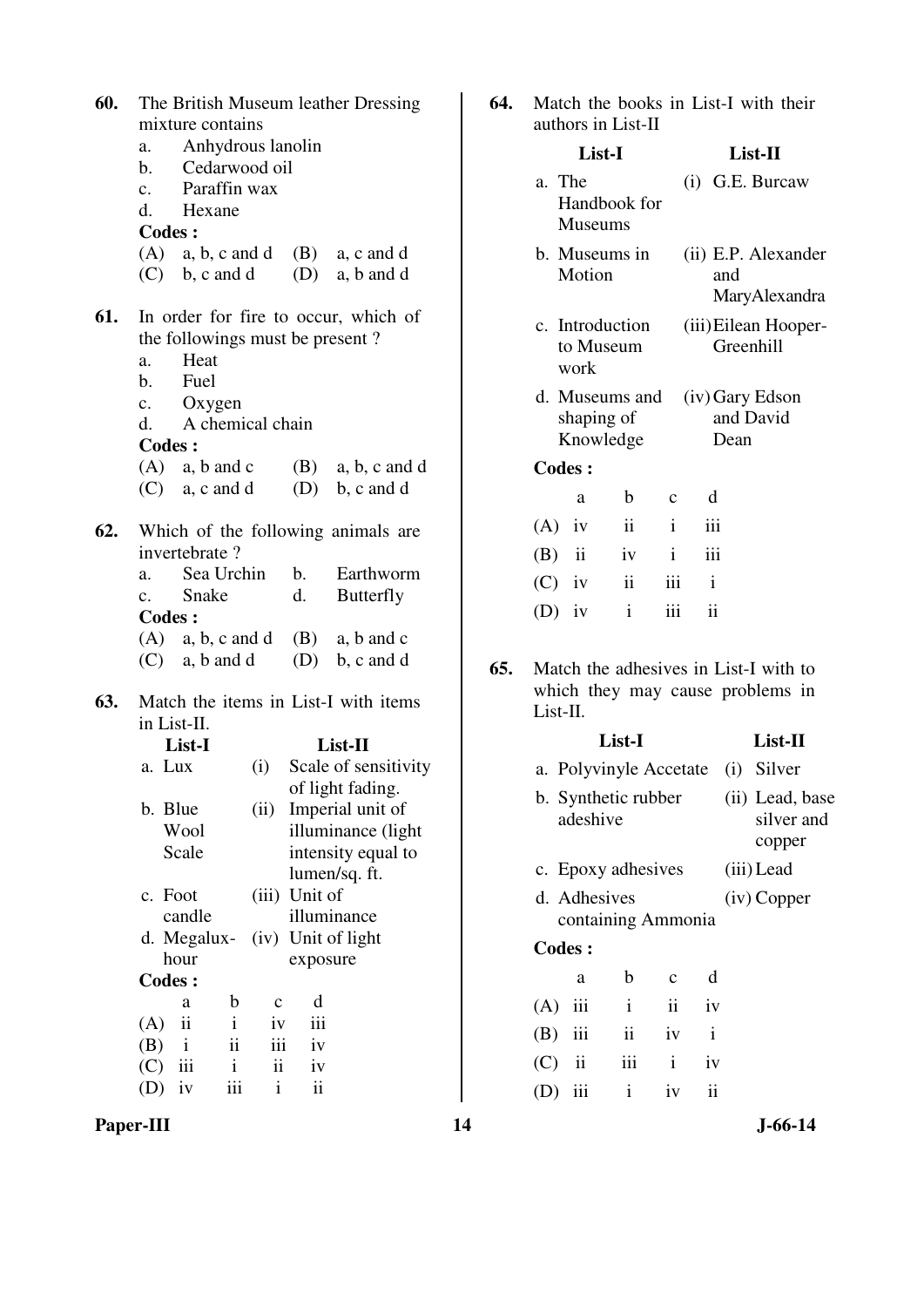ब्रिटिश म्यूज़ियम चर्म प्रसाधन मिश्रण में है 60. एनहाइड्स लानोलिन  $\mathbf{a}$ . सीडरवड ऑयल  $<sub>b</sub>$ </sub> पैराफिन वैक्स  $\mathbf{c}$ . d. हैक्सेन कोड :  $(A)$  a, b, c और d  $(B)$  a, c और d  $(C)$  b, c और d  $(D)$  a,  $b$  और d आग लगने के लिए, निम्नलिखित में से किन-61. किन का होना आवश्यक है ? उष्णता a. ईंधन  $\mathbf{b}$ . ऑक्सीजन  $\mathbf{c}$ . एक रासायनिक श्रृंखला  $d.$ कोड :  $(A)$  a, b और c  $(B)$  a, b, c और d  $(C)$  a, c और d  $(D)$  b, c और d निम्नलिखित जानवरों में से कौन-कौन से 62. अपृष्ठवंशी हैं ? सी-अर्चिन (समुद्री अर्चिन)  $\mathbf{a}$ . केंचआ  $<sub>b</sub>$ </sub> साँप  $\mathbf{c}$ . तितली d. कोड $\cdot$  $(A)$  a, b, c और d  $(B)$  a, b और c (D)  $b, c$  और d  $(C)$  a, b और d सूची - I को सूची - II से सुमेलित कीजिए : 63. सूची - I सूची – II a. लक्स  $i$ . प्रकाश के कारण रंग पड़ने का पैमाना ii. प्रकाश की तीव्रता b. ब्लू वूल (इन्यूमिनेंस) की इम्पीरीयल स्केल इकाई जो ल्युमन/वर्ग फुट के बराबर है iii. प्रकाश की तीव्रता की c. फुट डकाई केंडल iv. प्रकाशमय रहने के समय d. मेगा की इकाई लक्स-घंटा कोड :  $\mathbf b$  $\mathbf{c}$ d a  $(A)$ iv iii  $\overline{\mathbf{u}}$  $\mathbf{i}$ (B)  $\mathbf{i}$  $\overline{\mathbf{u}}$ iii  $iv$  $(C)$ iii  $\mathbf{i}$  $\mathbf{ii}$  $iv$ iii (D)  $iv$  $\mathbf{i}$  $\mathbf{ii}$ 

सूची - I को सूची - II से सुमेलित कीजिए : 64. सूची - II सूची – I जी.ई. बर्का a. हैंडबक फॉर  $i$ . म्यूज़ियम्स ii. ई.पी. अलैग्जैंडर b. म्यूज़ियम्स इन मोशन एवं मेरी अलैग्जैंडर c. इन्ट्रोडक्शन ट्र iii. आइलीन हपर म्यूज़ियम वर्क ग्रीनहिल d. म्युज़ियम एण्ड iv. गैरी एडसन एवं शेपिंग ऑफ डेविड डीन नोलेज कोड :  $\mathbf d$ a  $\mathbf b$  $\mathbf{c}$  $(A)$  $iv$  $\mathbf{ii}$  $\mathbf{i}$ iii (B)  $\mathbf{i}$ iii  $\mathbf{ii}$  $iv$  $(C)$  $\mathbf{i}$ iv  $\mathbf{ii}$ iii (D) iii  $\mathbf{ii}$  $iv$  $\mathbf{i}$ सूची - I को सूची - II से सुमेलित कीजिए : सूची – I सूची – II (चेपक) (समस्या) a. पोलिविनायल चाँदी i. एसीटेट b. सिंथैटिक रबड़ ii. सीसा, बेस चाँदी तथा पीतल चेपक iii. सीसा c. इपोक्सी चेपक d. चेपक जिसमें iv. पीतल अमोनिया हो कोड : d a  $\mathbf b$  $\mathbf{c}$  $(A)$ iii  $\mathbf{i}$  $\mathbf{ii}$ iv (B)  $\mathbf{i}$ iii  $\mathbf{ii}$  $iv$  $(C)$  $\mathbf{i}$  $\mathbf{i}$ iii  $iv$  $\rm ii$ (D) iii  $\mathbf{i}$ iv

 $J-66-14$ 

15

65.

Paper-III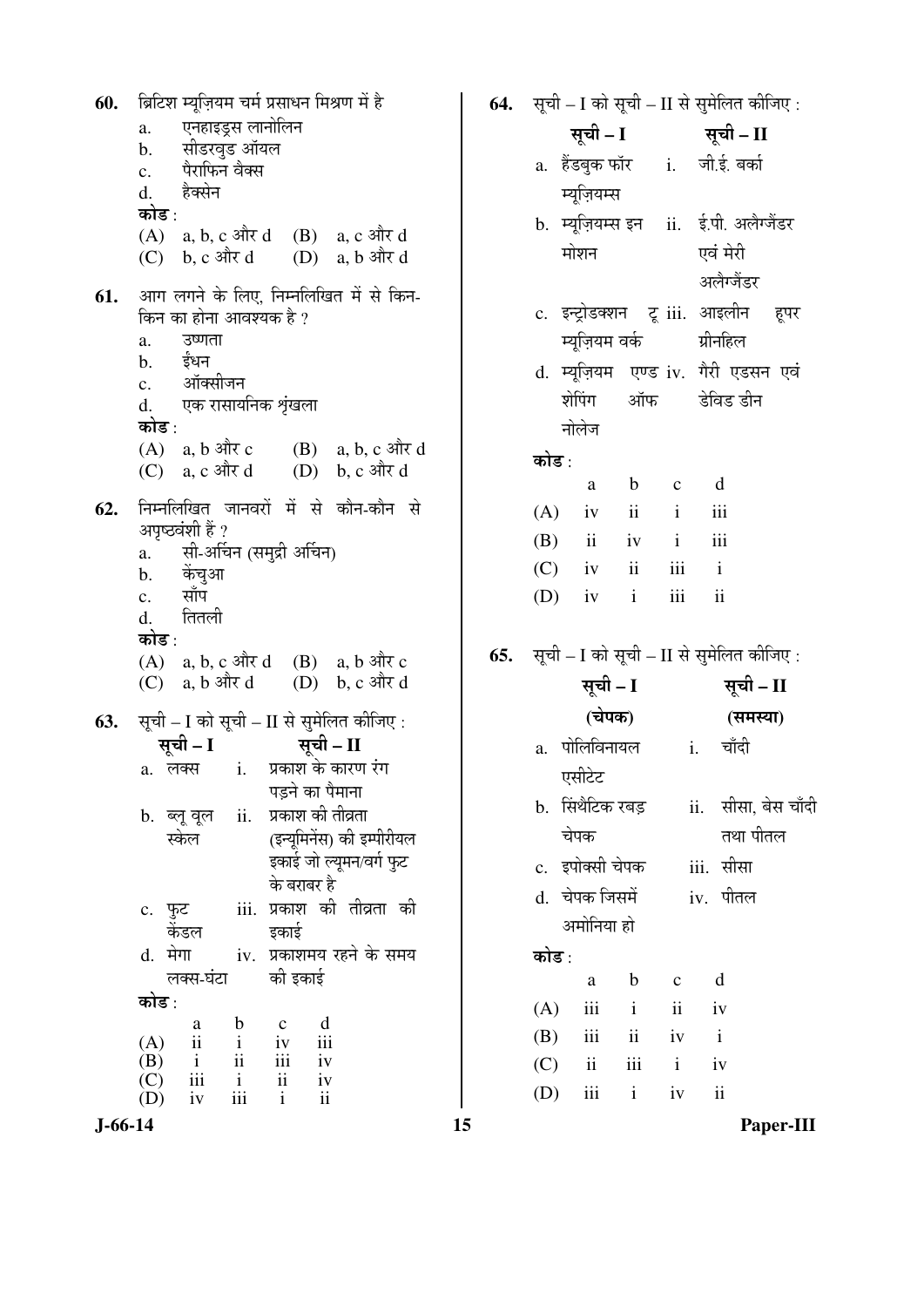| 66. |                                                 | Match the documentation terms in      | 68. | Match the type of exhibition in List-I                                                                            |
|-----|-------------------------------------------------|---------------------------------------|-----|-------------------------------------------------------------------------------------------------------------------|
|     |                                                 | List-I with their meaning in List-II. |     | with their meaning in List-II.                                                                                    |
|     | List-I                                          | List-II                               |     | List-I<br>List-II                                                                                                 |
|     | a. Cataloguing (i)                              | A unique                              |     | a. Syste-<br>(i) Joxta-positioning                                                                                |
|     |                                                 | identification                        |     | objects to show<br>matic                                                                                          |
|     |                                                 | given to object in                    |     | similarities or                                                                                                   |
|     |                                                 | the collection and                    |     | contrast.                                                                                                         |
|     |                                                 | written on or                         |     | b. Ecolo-<br>(ii) Arrangement of                                                                                  |
|     |                                                 | attached with the                     |     | objects according to<br>gical                                                                                     |
|     |                                                 | object.                               |     | some order or                                                                                                     |
|     | b. Accession                                    | (ii) Custodian of                     |     | classification system.<br>c. Com-<br>(iii) Objects arranged to                                                    |
|     | number                                          | museum records.                       |     | tell a story.<br>parative                                                                                         |
|     |                                                 |                                       |     | d. The-<br>(iv) Group of objects put                                                                              |
|     | c. Registrar                                    | (iii) The Act of getting              |     | in their<br>matic                                                                                                 |
|     |                                                 | rid of something                      |     | Environmental                                                                                                     |
|     |                                                 | that is unwanted.                     |     | context.                                                                                                          |
|     | d. Disposal                                     | (iv) The process of                   |     | <b>Codes:</b>                                                                                                     |
|     |                                                 | recording detail                      |     | d<br>b<br>$\mathbf C$<br>a                                                                                        |
|     |                                                 | and research                          |     | $\overline{\mathbf{u}}$<br>(A)<br>$\mathbf{i}$<br>iv<br>111                                                       |
|     |                                                 | based information                     |     | iii<br>(B)<br>$\mathbf{ii}$<br>$\mathbf{i}$<br>iv                                                                 |
|     |                                                 | about objects                         |     | iii<br>(C)<br>$\mathbf{i}$<br>$\overline{\mathbf{ii}}$<br>iv<br>iii<br>$\ddot{\mathbf{i}}$<br>(D)<br>$\mathbf{i}$ |
|     | <b>Codes:</b>                                   |                                       |     | iv                                                                                                                |
|     | $\mathbf b$<br>a                                | d<br>$\mathbf c$                      | 69. | Match the Folk theatre in List-I with                                                                             |
|     | $\overline{\textbf{ii}}$<br>$\mathbf{i}$<br>(A) | iii<br>iv                             |     | the States in List-II.                                                                                            |
|     | $\mathbf{i}$<br>(B)<br>iv                       | iii<br>$\ddot{\rm ii}$                |     | List-I<br>List-II                                                                                                 |
|     | $\mathbf{ii}$<br>iii<br>(C)                     | $\mathbf{i}$<br>iv                    |     | a. Nutanki<br>Jammu &<br>(i)                                                                                      |
|     | iii<br>ii<br>(D)                                | $\mathbf{i}$<br>iv                    |     | Kashmir                                                                                                           |
|     |                                                 |                                       |     | (ii) Maharashtra<br>b. Jatra                                                                                      |
| 67. |                                                 | Match the five extinction principles  |     | c. Tamasha<br>(iii) West Bengal                                                                                   |
|     |                                                 | in List-I with their meaning in       |     | d. Bhand Pather<br>$(iv)$ U.P.                                                                                    |
|     | List-II.                                        |                                       |     | <b>Codes:</b><br>$\mathbf b$<br>d<br>a                                                                            |
|     | List-I                                          | List-II                               |     | c<br>$\overline{\mathbf{ii}}$<br>iii<br>$\mathbf{i}$<br>(A)<br>iv                                                 |
|     | a. Cooling                                      | Break the link<br>(i)                 |     | $\mathbf{i}$<br>iii<br>ii<br>(B)<br>iv                                                                            |
|     |                                                 | between fuel, heat                    |     | iii<br>iv<br>(C)<br>11<br>1                                                                                       |
|     |                                                 | and oxygen                            |     | $\ddot{\rm n}$<br>iii<br>(D)<br>$\mathbf{i}$<br>iv                                                                |
|     | b. Smothering                                   | (ii) Using water                      |     |                                                                                                                   |
|     | c. Starvation                                   | (iii) Excluding the                   | 70. | Match the Forts in List-I with the                                                                                |
|     |                                                 | oxygen in                             |     | place in List-II.                                                                                                 |
|     |                                                 | surrounding                           |     | List-II<br>List-I                                                                                                 |
|     |                                                 | atmosphere                            |     | a. Golkunda Fort<br>Sri<br>(i)                                                                                    |
|     | d. Stop chain                                   | (iv) Removal of the                   |     | Rangapatnam                                                                                                       |
|     | reaction                                        | burning fuel                          |     | (ii) Hyderabad<br>b. Mehrangarh Fort<br>c. St. George Fort<br>(iii) Jodhpur                                       |
|     | <b>Codes:</b>                                   |                                       |     | (iv) Madras<br>d. Tipu Sultan Fort                                                                                |
|     | $\mathbf b$<br>a                                | d<br>$\mathbf c$                      |     | <b>Codes:</b>                                                                                                     |
|     | $\rm ii$<br>iii<br>(A)                          | $\mathbf{i}$<br>iv                    |     | d<br>$\mathbf b$<br>a<br>$\mathbf C$                                                                              |
|     | $\,$ iii<br>$\rm ii$<br>(B)                     | $\mathbf{i}$<br>iv                    |     | $\rm ii$<br>$\mathbf{i}$<br>(A)<br>iii<br>iv                                                                      |
|     | $\mathbf{ii}$<br>(C)<br>$\mathbf{i}$            | iii<br>iv                             |     | iii<br>$\overline{\mathbf{ii}}$<br>$\mathbf{i}$<br>(B)<br>iv                                                      |
|     | iii<br>(D)<br>iv                                | $\mathbf{ii}$<br>$\mathbf{i}$         |     | iii<br>$\overline{\mathbf{u}}$<br>(C)<br>iv<br>$\mathbf{i}$                                                       |
|     |                                                 |                                       |     | iii<br>$\overline{\textbf{ii}}$<br>$\mathbf{i}$<br>(D)<br>iv                                                      |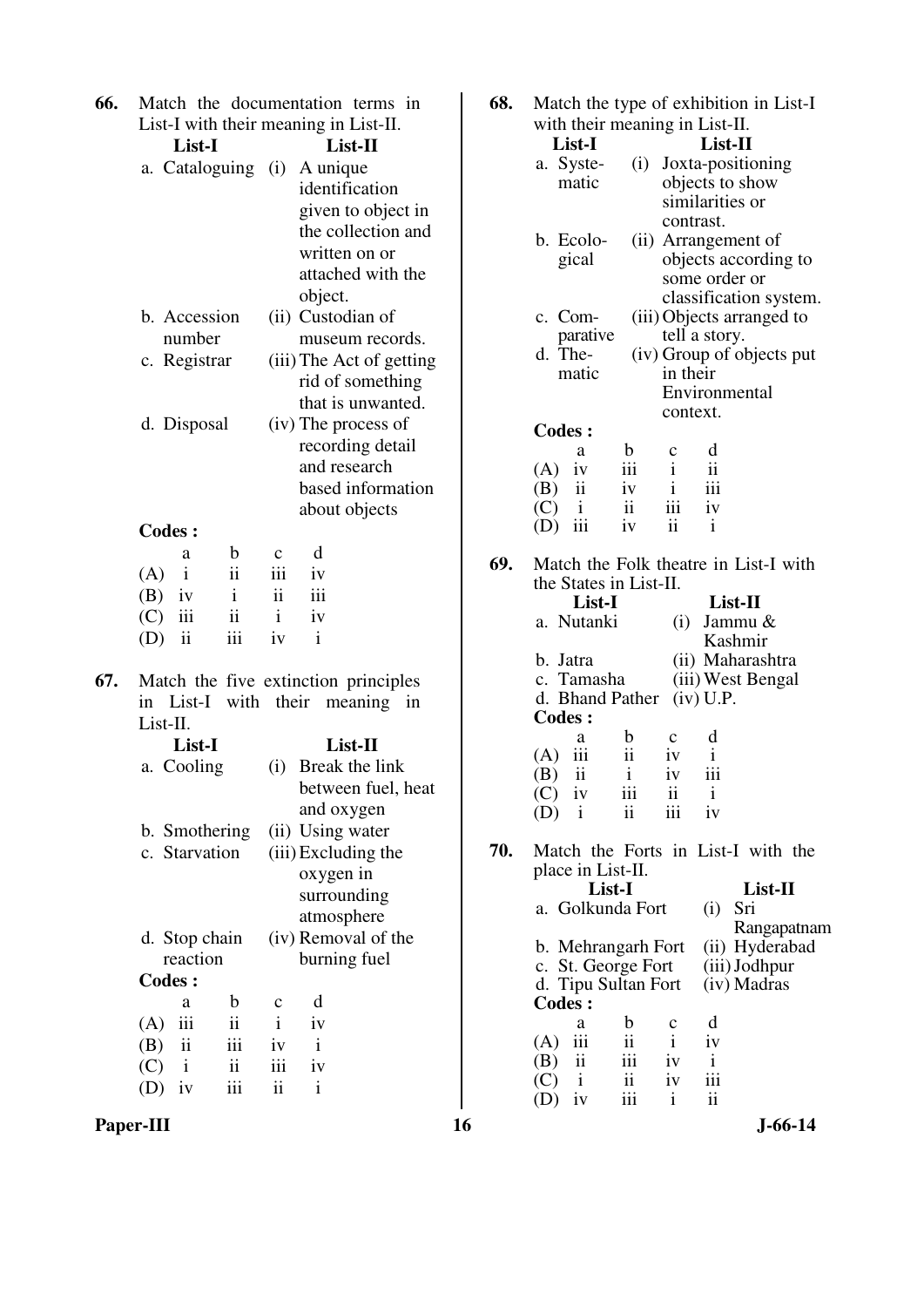| 66. | कीजिए :                                                                                                                               | सूची – I में दिए पंजीकरण के शब्दों को<br>सूची – II में दिए उनके अर्थों से सुमेलित |
|-----|---------------------------------------------------------------------------------------------------------------------------------------|-----------------------------------------------------------------------------------|
|     | सूची – I<br>a. सूचिका<br>(केटालॉग)                                                                                                    | सूची – II<br>i.<br>संग्रहित वस्तुओं को<br>पहचान के लिए दी<br>जाने वाली विशिष्ट    |
|     | (एक्सेशन<br>नम्बर)                                                                                                                    | संख्या<br>b. परिग्रहण संख्या ii. संग्रह के दस्तावेज़ों<br>का पालक                 |
|     | c. रजिस्ट्रार                                                                                                                         | iii. अनपेक्षित वस्तु को<br>संग्रह से निपटान की<br>प्रक्रिया                       |
|     | d. निपटान                                                                                                                             | iv. वस्तुओं की विस्तृत<br>तथा शोध द्वारा प्राप्त<br>की गई जानकारी को              |
|     |                                                                                                                                       | दर्ज करने की प्रक्रिया                                                            |
|     | कूट :<br>$\mathbf b$<br>a                                                                                                             | d<br>$\mathbf c$                                                                  |
|     | $\ddot{\mathbf{i}}$<br>(A)<br>$\mathbf{i}$<br>$\,\mathrm{i}$<br>(B)<br>iv<br>$(C)$ iii<br>$\overline{\mathbf{u}}$<br>ii<br>iii<br>(D) | iii<br>iv<br>$\rm ii$<br>iii<br>$\mathbf{i}$<br>iv<br>iv<br>$\mathbf{i}$          |
|     | 67. सूची – I को सूची – II से सुमेलित कीजिए:<br>सूची – I<br>(अग्निशमन के                                                               | सूची – II<br>(अर्थ)                                                               |
|     | सिद्धांत)<br>a. कूलिंग        i.   ईंधन, ताप और                                                                                       | ऑक्सीजन की कड़ी<br>को तोड़ना                                                      |
|     | b. स्मोदरिंग<br>c. स्टारवेशन                                                                                                          | ii. जल का प्रयोग<br>iii. आसपास के परिवेश<br>से ऑक्सिजन हटाना                      |
|     | d. शृंखला<br>प्रतिक्रिया को<br>रोकना                                                                                                  | iv. जल रहे ईंधन को<br>हटाना                                                       |
|     | कूट :                                                                                                                                 |                                                                                   |
|     | $\mathbf b$<br>a<br>iii<br>$\rm ii$<br>(A)                                                                                            | d<br>$\mathbf C$<br>$\mathbf{i}$<br>iv                                            |
|     | ii<br>iii<br>(B)                                                                                                                      | $\mathbf{i}$<br>iv                                                                |
|     | $(C)$ i<br>ii<br>$\,$ iii                                                                                                             | iii<br>iv<br>$\ddot{\rm{1}}\dot{\rm{1}}$<br>$\mathbf{i}$                          |
|     | $(D)$ iv                                                                                                                              |                                                                                   |

| 68. |                                                                                                                                                                                                                              | सूची – I को सूची – II से सुमेलित कीजिए :           |
|-----|------------------------------------------------------------------------------------------------------------------------------------------------------------------------------------------------------------------------------|----------------------------------------------------|
|     | सूची – I<br>(प्रदर्शनी के                                                                                                                                                                                                    | सूची – II                                          |
|     |                                                                                                                                                                                                                              | (उनका अभिप्राय)                                    |
|     | प्रकार)                                                                                                                                                                                                                      |                                                    |
|     | a. श्रेणीबद्ध                                                                                                                                                                                                                | i. वस्तुओं को इस                                   |
|     |                                                                                                                                                                                                                              | प्रकार रखना कि                                     |
|     |                                                                                                                                                                                                                              | उनसे समानता और                                     |
|     |                                                                                                                                                                                                                              | विरोध प्रगट हो सके ।                               |
|     | b. परिस्थिति<br>विज्ञान सम्बन्धी                                                                                                                                                                                             | वस्तुओं को किसी<br>ii.                             |
|     | c. तुलनात्मक                                                                                                                                                                                                                 | वर्गानुसार सजाना ।<br>iii. वस्तुओं को उस           |
|     |                                                                                                                                                                                                                              | प्रकार से प्रदर्शित                                |
|     |                                                                                                                                                                                                                              | करना कि वह कोई                                     |
|     |                                                                                                                                                                                                                              | कहानी कहें ।                                       |
|     | d. विषयक                                                                                                                                                                                                                     | वस्तुओं को उनके<br>iv.                             |
|     |                                                                                                                                                                                                                              | परिवेश के संदर्भ में                               |
|     |                                                                                                                                                                                                                              | प्रदर्शित करना ।                                   |
|     | कूट :                                                                                                                                                                                                                        |                                                    |
|     | $\begin{array}{c}\n\mathbf{b} \\ \mathbf{iii} \\ \mathbf{iv} \\ \mathbf{ii} \\ \mathbf{iv} \\ \mathbf{iv}\n\end{array}$<br>$\begin{array}{c}\na \\ iv \\ ii \\ i \\ \end{array}$                                             | $\begin{array}{c} c \\ i \\ i \\ iii \end{array}$  |
|     | $(A)$<br>$(B)$<br>$(C)$                                                                                                                                                                                                      |                                                    |
|     |                                                                                                                                                                                                                              | iv                                                 |
|     |                                                                                                                                                                                                                              | ii<br>$\mathbf{i}$                                 |
| 69. |                                                                                                                                                                                                                              | सूची – I को सूची – II से सुमेलित कीजिए :           |
|     | सूची – I<br>(लोक नाट्य)                                                                                                                                                                                                      | सूची – II                                          |
|     |                                                                                                                                                                                                                              | (राज्य)                                            |
|     | $a.$ ेनौटंकी ं                                                                                                                                                                                                               | i. जम्मू-काश्मीर                                   |
|     | b. जातरा                                                                                                                                                                                                                     | ii. महाराष्ट्र                                     |
|     | c. तमाशा                                                                                                                                                                                                                     | iii. पश्चिम बंगाल                                  |
|     | d. भांड पत्थर iv. उत्तर प्रदेश                                                                                                                                                                                               |                                                    |
|     | कूट :                                                                                                                                                                                                                        | $\mathbf C$                                        |
|     | $\frac{b}{i}$<br>a<br>(A)<br>iii                                                                                                                                                                                             | $\frac{d}{i}$<br>iv                                |
|     |                                                                                                                                                                                                                              |                                                    |
|     | (B) $\overrightarrow{ii}$ $\overrightarrow{i}$ iv<br>(C) $\overrightarrow{iv}$ $\overrightarrow{iii}$ $\overrightarrow{ii}$<br>(D) $\overrightarrow{i}$ $\overrightarrow{ii}$ $\overrightarrow{iii}$                         | $\frac{1}{\text{i}}\frac{1}{\text{i}}$             |
|     |                                                                                                                                                                                                                              |                                                    |
| 70. |                                                                                                                                                                                                                              | सूची – I को सूची – II से सुमेलित कीजिए :           |
|     | सूची – I<br>(किले)                                                                                                                                                                                                           |                                                    |
|     |                                                                                                                                                                                                                              | <b>ँ सूची – II</b><br>(नगर)<br>i. श्री रंगापट्टनम् |
|     | a. गोलकुंडा                                                                                                                                                                                                                  |                                                    |
|     | b. मेहरानगढ़<br>c. सेंट जार्ज फोर्ट . iii. जोधपुर                                                                                                                                                                            |                                                    |
|     | d. टीपू सुल्तान फोर्ट iv. मद्रास                                                                                                                                                                                             |                                                    |
|     | कूट :                                                                                                                                                                                                                        |                                                    |
|     |                                                                                                                                                                                                                              | $\mathbf d$                                        |
|     |                                                                                                                                                                                                                              | iv                                                 |
|     |                                                                                                                                                                                                                              |                                                    |
|     | (A) $\begin{array}{ccc} & a & b & c \\ (A) & \text{iii} & \text{ii} & \text{i} \\ (B) & \text{ii} & \text{iii} & \text{iv} \\ (C) & \text{i} & \text{ii} & \text{iv} \\ (D) & \text{iv} & \text{iii} & \text{i} \end{array}$ | $\frac{1}{11}$<br>$\frac{1}{11}$                   |
|     |                                                                                                                                                                                                                              | Paper-III                                          |

 $J - 66 - 14$ 

 $\overline{17}$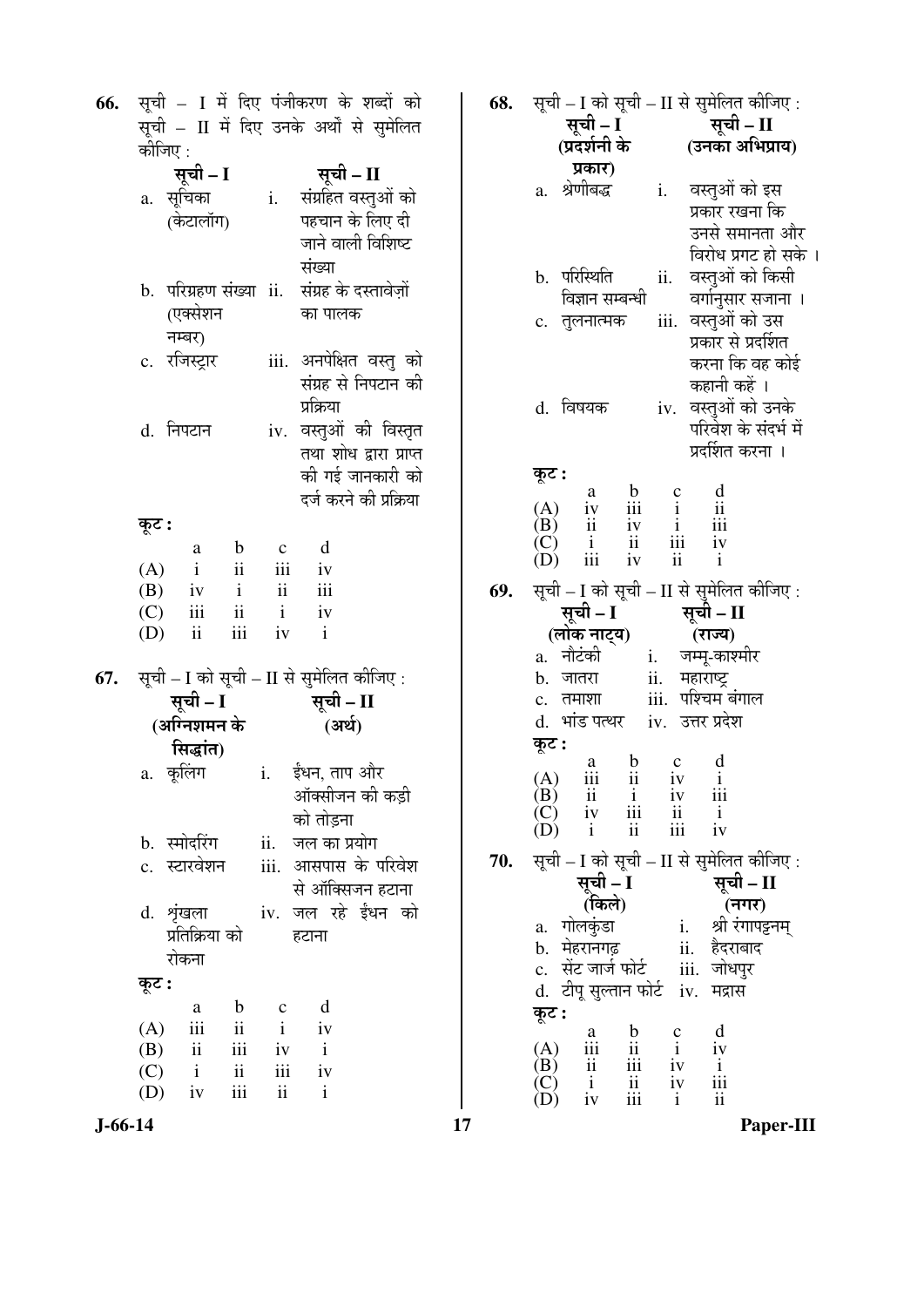| 71. |                                      | Match the insurance term in List-I. | 73. |                                                         | Match the items in List-I with items           |
|-----|--------------------------------------|-------------------------------------|-----|---------------------------------------------------------|------------------------------------------------|
|     | with their meaning in List-II.       |                                     |     | in List-II.                                             |                                                |
|     | List-I                               | List-II                             |     | List-I                                                  | List-II                                        |
|     | a. Floater                           | <b>Cover Against</b><br>(i)         |     | a. Evaluation                                           | Ability to take<br>(i)                         |
|     | Policy                               | Risks with                          |     | skills                                                  | information in                                 |
|     |                                      | certain                             |     |                                                         | one form and                                   |
|     |                                      | exclusions                          |     |                                                         | express it in                                  |
|     | b. Subrogation                       | (ii) An agreed                      |     | b. Inference                                            | another form.                                  |
|     |                                      | amount of loss                      |     | skills                                                  | (ii) Ability to make                           |
|     |                                      | which are                           |     | c. Translation                                          | value judgements.<br>(iii) Ability to think in |
|     |                                      | insured must                        |     | skills                                                  | hypothetical and                               |
|     |                                      | suffer before his                   |     |                                                         | deductive terms.                               |
|     |                                      | policy will pay.                    |     | d. Interpre-                                            | (iv) Ability to                                |
|     | c. All Risk                          | (iii) Covers any                    |     | tation skills                                           | understand                                     |
|     |                                      |                                     |     |                                                         | information.                                   |
|     | pollicy                              | where,                              |     | <b>Codes:</b>                                           |                                                |
|     |                                      | including in                        |     | $\mathbf b$<br>a                                        | d<br>$\mathbf c$                               |
|     |                                      | Transit, or at                      |     | $\overline{\mathbf{ii}}$<br>iii<br>(A)                  | 1V<br>$\bf{1}$                                 |
|     |                                      | any location.                       |     | ii<br>iii<br>(B)                                        | iv<br>$\mathbf{i}$                             |
|     | d. Deductible                        | (iv) Insurance                      |     | iii<br>$\rm ii$<br>(C)                                  | $\mathbf{i}$<br>iv                             |
|     |                                      | company's                           |     | $\mathbf{i}$<br>(D)<br>iv                               | ii<br>iii                                      |
|     |                                      | rights to collect                   | 74. |                                                         | Match the Artist in List-I with the            |
|     |                                      | its losses from                     |     | instrument they play in List-II.                        |                                                |
|     |                                      | the third party.                    |     | List-I                                                  | List-II                                        |
|     | <b>Codes:</b>                        |                                     |     | a. Sharan Rani Bakliwal                                 | $(i)$ Sitar                                    |
|     | $\mathbf b$<br>a                     | d<br>$\mathbf{C}$                   |     | b. Ustaud Allah Rakha                                   | (ii) Bansuri                                   |
|     | $\rm ii$<br>iii<br>(A)               | $\mathbf{i}$<br>iv                  |     | c. Hari Prasad Chourasiya                               | (iii) Tabla                                    |
|     | iii<br>(B)<br>iv                     | $\ddot{\rm ii}$<br>$\mathbf{i}$     |     | d. Vilayat Khan                                         | (iv) Sarod                                     |
|     | $\mathbf{ii}$<br>(C)<br>$\mathbf{i}$ | iii<br>iv                           |     | <b>Codes:</b>                                           |                                                |
|     | iii<br>(D)<br>iv                     | ii<br>$\mathbf{i}$                  |     | b<br>a                                                  | d<br>$\mathbf c$                               |
|     |                                      |                                     |     | iii<br>(A)<br>iv                                        | $\overline{\textbf{ii}}$<br>$\mathbf{i}$       |
| 72. |                                      | Match the item in List-I with their |     | $\mathbf{ii}$<br>(B)<br>$\mathbf{i}$                    | iii<br>iv                                      |
|     | definition in List-II.               |                                     |     | $\overline{\mathbf{ii}}$<br>iii<br>(C)<br>$\mathbf{ii}$ | $\mathbf{i}$<br>iv                             |
|     | List-I                               | List-II                             |     | iii<br>(D)                                              | $\mathbf{i}$<br>iv                             |
|     | a. Aquarium                          | (i) A place where live              | 75. |                                                         | Match the structures in List-I with            |
|     |                                      | birds are kept.                     |     | the place in List-II.                                   |                                                |
|     | b. Zooloical                         | (ii) A place where live             |     | List-I                                                  | List-II                                        |
|     | Garden                               | fish are kept.                      |     | a. Jantar                                               | (i) Lucknow                                    |
|     | c. Herbarium                         | (iii) A method of                   |     | Mantar                                                  |                                                |
|     | sheet                                | keeping dry plants.                 |     | b. Residency                                            | (ii) Hyderabad                                 |
|     | d. Aviary                            | (iv) A place where live             |     | Complex                                                 |                                                |
|     |                                      |                                     |     | c. Charminar<br>d. Buland                               | (iii) Fatehpur Sikri                           |
|     |                                      | animals are kept.                   |     | Darwaza                                                 | (iv) Delhi                                     |
|     | <b>Codes:</b>                        |                                     |     | <b>Codes:</b>                                           |                                                |
|     | $\mathbf b$<br>a                     | d<br>$\mathbf c$                    |     | b<br>a                                                  | d<br>$\mathbf c$                               |
|     | (A)<br>$\overline{\mathbf{u}}$<br>iv | iii<br>$\mathbf{i}$                 |     | ii<br>(A)<br>$\mathbf{i}$                               | iii<br>iv                                      |
|     | ii<br>(B)<br>iv                      | iii<br>$\rm i$                      |     | (B)<br>iv<br>$\mathbf{i}$                               | $\ddot{\rm n}$<br>111                          |
|     | (C)<br>$\mathbf{ii}$<br>iv           | iii<br>$\mathbf{i}$                 |     | iii<br>(C)<br>iv                                        | $\ddot{\rm n}$<br>$\mathbf{i}$                 |
|     | iii<br>$\rm ii$<br>(D)               | $\mathbf{i}$<br>iv                  |     | ii<br>iv<br>(D)                                         | $\mathbf{i}$<br>iii                            |
|     |                                      |                                     |     |                                                         |                                                |

**Paper-III** 18 J-66-14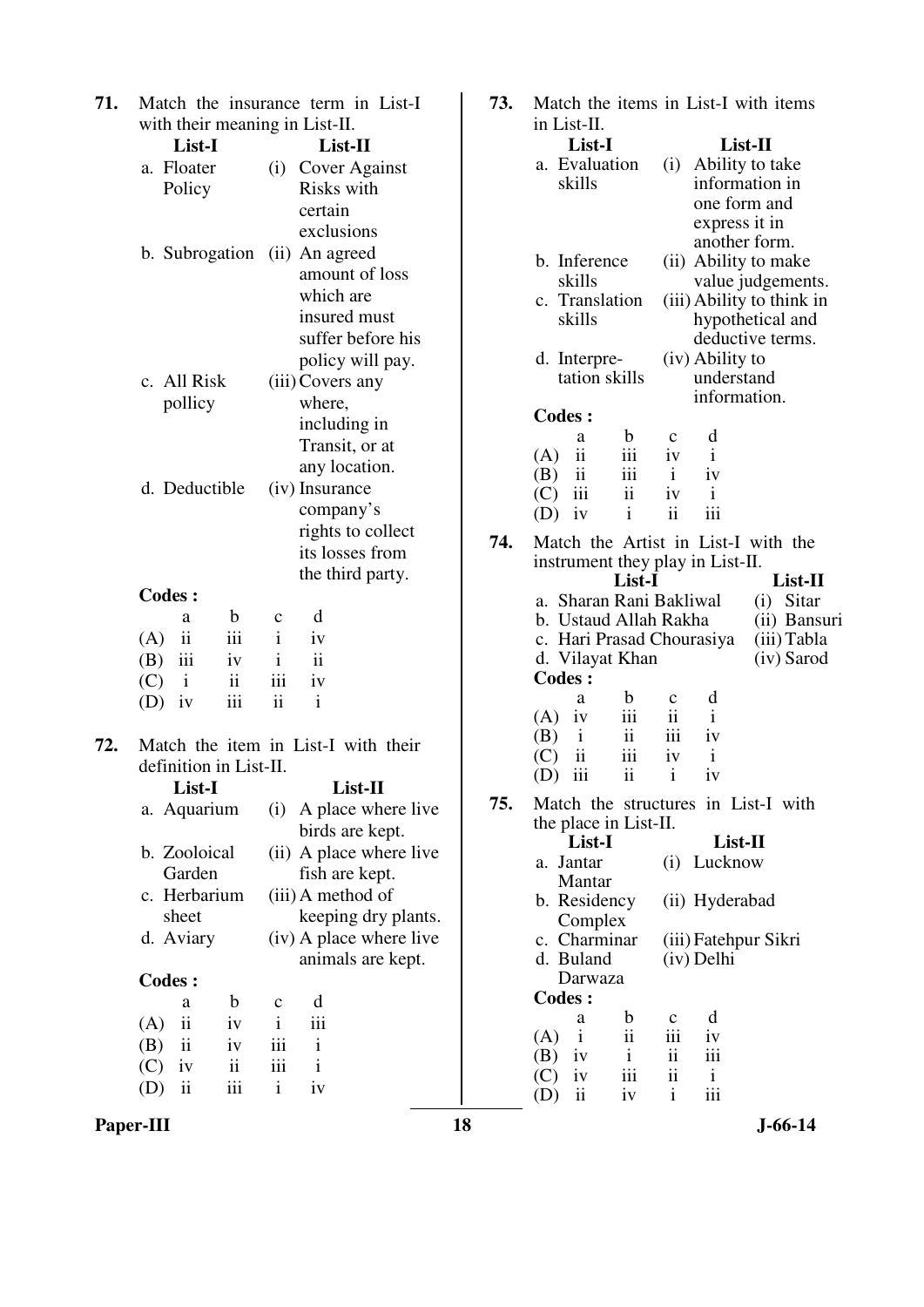| 71. | सूची – I को सूची – II से सुमेलित कीजिए :<br>सूची – I<br>सूची - II |                         |             |                | 73.                                                                                            | सूची – I की मदों को सूची – II की मदों से<br>सुमेलित कीजिए: |                                                                                                                                                    |  |
|-----|-------------------------------------------------------------------|-------------------------|-------------|----------------|------------------------------------------------------------------------------------------------|------------------------------------------------------------|----------------------------------------------------------------------------------------------------------------------------------------------------|--|
|     |                                                                   |                         |             |                |                                                                                                | सूची – I                                                   |                                                                                                                                                    |  |
|     |                                                                   | (बीमा                   |             |                | (अर्थ)                                                                                         |                                                            | सूची – II<br>एक रूप से दूसरे रूप में<br>a. इवेल्यूएशन i.                                                                                           |  |
|     |                                                                   | सम्बन्धी शब्द)          |             |                |                                                                                                |                                                            | अभिव्यंजित करने की<br>स्किल्स                                                                                                                      |  |
|     | a. फ्लोटर                                                         | पॉलिसी                  | i.          |                | कुछेक को<br>छोड़कर<br>जोखिम विरुद्ध सुरक्षा                                                    |                                                            | क्षमता<br>अच्छे-बुरे की पहचान<br>ii.<br>b. इनफरेंस                                                                                                 |  |
|     |                                                                   | b. सब्रोगेशन            | ii.         | नुकसान         | बीमा धारक को परस्पर<br>सहमति की राशि का                                                        |                                                            | स्किल्स<br>करने की क्षमता<br>iii. पारिकाल्पनिक एवं<br>c. ट्रांसलेशन<br>निर्गमीय ढंग से सोचने<br>स्किल्स                                            |  |
|     | c. समस्त                                                          | जोखिम<br>पॉलिसी         |             |                | iii. किसी भी जगह जिसमें<br>शामिल है सफर के दौरान<br>अथवा किसी भी स्थान                         |                                                            | की क्षमता<br>d. इण्टरप्रिटेशन iv. सूचना को समझने की<br>स्किल्स<br>क्षमता                                                                           |  |
|     |                                                                   |                         |             |                | d. डिडक्टीबल iv. किसी तीसरे पक्ष से बीमा<br>कम्पनी द्वारा नुकसान की<br>पूर्ति करवाने का अधिकार |                                                            | कूट :<br>d<br>$\mathbf b$<br>$\mathbf c$<br>a<br>iii<br>ii<br>$\mathbf{i}$<br>(A)<br>iv<br>iii<br>(B)<br>$\ddot{\mathbf{i}}$<br>$\mathbf{i}$<br>iv |  |
|     | कूट :                                                             |                         |             |                |                                                                                                |                                                            | iii<br>ii<br>$\mathbf{i}$<br>(C)<br>iv<br>iii<br>$\mathbf{ii}$<br>$\mathbf{i}$<br>(D)<br>iv                                                        |  |
|     |                                                                   | a                       | $\mathbf b$ | $\mathbf c$    | d                                                                                              |                                                            |                                                                                                                                                    |  |
|     | (A)                                                               | $\overline{\mathbf{1}}$ | iii         | $\mathbf{i}$   | iv                                                                                             | 74.                                                        | सूची – I को सूची – II से सुमेलित कीजिए :                                                                                                           |  |
|     | (B)                                                               | iii                     | iv          | $\mathbf{i}$   | $\ddot{\mathbf{i}}$                                                                            |                                                            | सूची – II<br>सूची – I                                                                                                                              |  |
|     | (C)                                                               | $\mathbf{i}$            | ii          | iii            | iv                                                                                             |                                                            | (कलाकार)<br>(साज़)                                                                                                                                 |  |
|     | (D)                                                               | iv                      | iii         | $\ddot{\rm n}$ | $\mathbf{i}$                                                                                   |                                                            | a. शरण रानी बाकलीवाल<br>i. सितार                                                                                                                   |  |
|     |                                                                   |                         |             |                |                                                                                                |                                                            | बांसुरी<br>b. उस्ताद अल्ला रक्खा<br>ii.<br>c.   हरि प्रसाद चौरसिया<br>iii. तबला                                                                    |  |
| 72. |                                                                   |                         |             |                | सूची - I को सूची - II से सुमेलित कीजिए:                                                        |                                                            | d. विलायत खाँ<br>iv. सरोद                                                                                                                          |  |
|     |                                                                   | सूची – I                |             |                | सूची – II                                                                                      |                                                            | कूट :                                                                                                                                              |  |
|     |                                                                   | a. एक्यूरियम i.         |             |                | वह जगह जहाँ चिडियाँ<br>रखी जाती हैं ।                                                          |                                                            | $\frac{d}{i}$<br>$\begin{matrix} b & c \\ ii & ii \end{matrix}$<br>a<br>iv<br>(A)<br>iii<br>ii<br>(B)<br>$\mathbf{i}$<br>iv                        |  |
|     |                                                                   | कल गार्डन               |             |                | b. जुओलोजि ii. वह स्थान जहाँ जिन्दा<br>मछलियाँ रखी जाती हैं ।                                  |                                                            | $\rm iii$<br>ii<br>(C)<br>iv<br>$\mathbf{i}$<br>ii<br>$\mathbf{i}$<br>iii<br>iv<br>(D)                                                             |  |
|     |                                                                   | शीट                     |             | विधि           | c. हरबेरियम iii. सूखे पौधों को रखने की                                                         | 75.                                                        | सूची - I की सूची - II से सुमेलित कीजिए:<br>सूची – I<br>सूची – II                                                                                   |  |
|     |                                                                   | d. एवियरी               |             |                | iv. वह स्थान जहाँ जिन्दा<br>जानवरों को रखा जाता हैं ।                                          |                                                            | <u>i. लखनऊ</u><br>a. जन्तर-मंतर<br>b. रेसीडेंसी परिसर<br>ii. हैदराबाद                                                                              |  |
|     | कूट :                                                             |                         |             |                |                                                                                                |                                                            | c. चार मीनार<br>iii.  फतेहपुर सीकरी                                                                                                                |  |
|     |                                                                   | a                       | $\mathbf b$ | $\mathbf c$    | d                                                                                              |                                                            | d. बुलन्द दरवाजा iv. दिल्ली                                                                                                                        |  |
|     | (A)                                                               | $\overline{\mathbf{u}}$ | iv          | $\mathbf{i}$   | iii                                                                                            |                                                            | कूट :                                                                                                                                              |  |
|     | (B)                                                               | $\overline{\mathbf{u}}$ | iv          | iii            | $\mathbf{i}$                                                                                   |                                                            | d<br>$\mathbf b$<br>$\mathbf c$<br>a<br>ii<br>$\mathbf{i}$<br>iii<br>(A)<br>iv                                                                     |  |
|     | (C)                                                               | iv                      | ii          | $\rm iii$      | $\mathbf{i}$                                                                                   |                                                            | iii<br>$\mathbf{i}$<br>$\mathbf{ii}$<br>(B)<br>iv                                                                                                  |  |
|     | (D)                                                               | $\mathbf{ii}$           | iii         | $\mathbf{i}$   | iv                                                                                             |                                                            | iii<br>$\mathbf{ii}$<br>(C)<br>iv<br>$\mathbf{i}$<br>ii<br>iii<br>$\mathbf{i}$<br>iv<br>(D)                                                        |  |

Paper-III